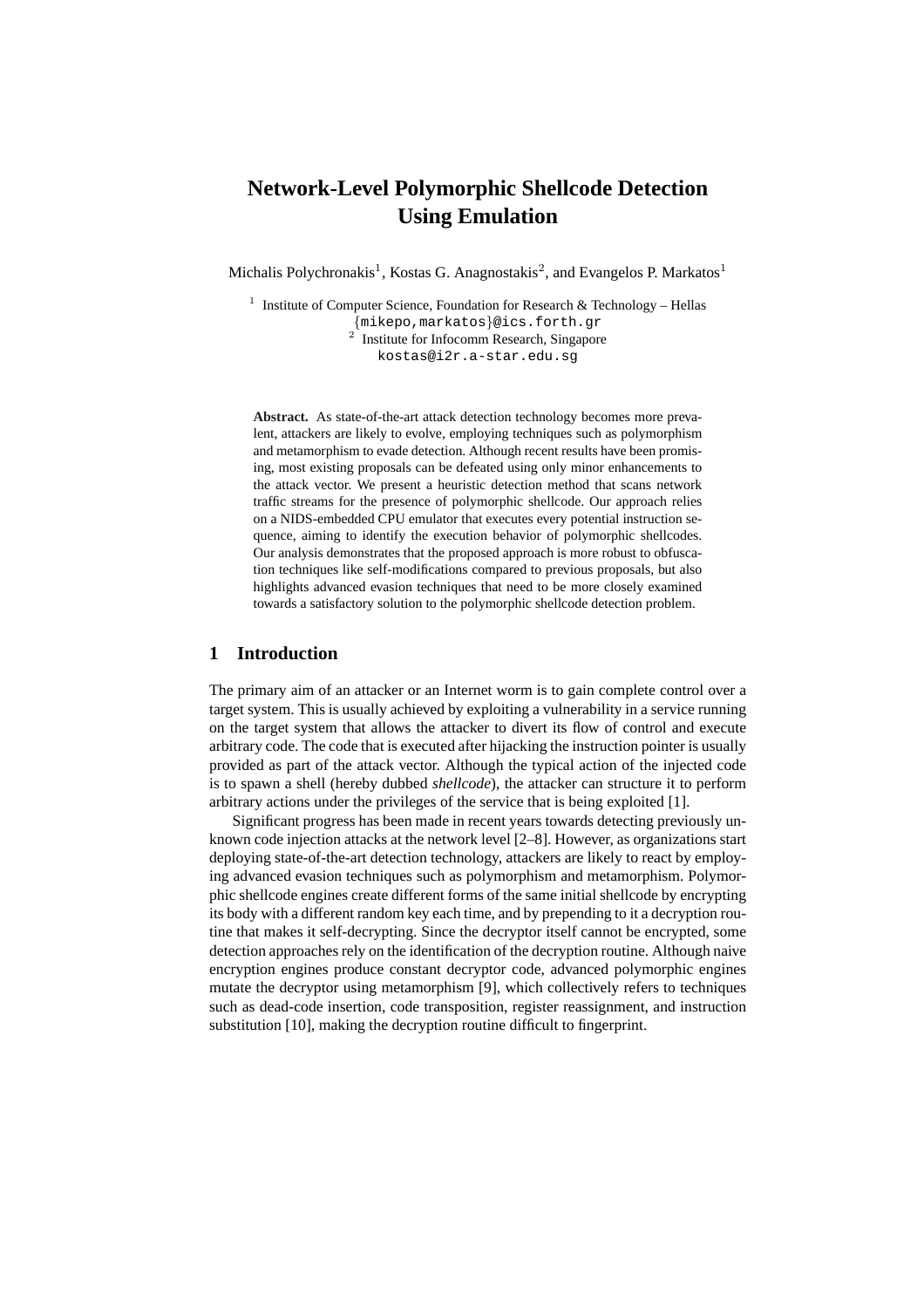A major outstanding question in security research and engineering is thus whether we can proactively develop the tools needed to contain advanced polymorphic attacks. While results have been promising, most of the existing proposals can be easily defeated. In fact, publicly-available polymorphic engines are currently one step ahead of the most advanced publicly-documented detection engines [11].

In this paper, we revisit the question of whether polymorphic shellcode is detectable at the network-level. We present a detection heuristic that tests byte sequences in network traffic for properties similar to polymorphism. Specifically, we speculatively execute potential instruction sequences and compare their execution profile against the behavior observed to be inherent to polymorphic shellcodes. Our approach relies on a fully-blown IA-32 CPU emulator, which, in contrast to previous work, makes the detector immune to runtime evasion techniques such as self-modifying code.

## **2 Related Work**

Network intrusion detection systems (NIDS) like Snort [12] have been extensively used to detect shellcodes, including previously unseen ones, using generic signatures that match components common to similar exploits, such as the NOP sled, protocol framing, or specific parts of the shellcode [13]. As a response, attackers started to employing polymorphism [11, 14–16] for evading signature-based NIDS.

Initial approaches on zero-day polymorphic shellcode detection focused on the identification of the sled component [17, 18]. However, sleds are mostly useful in expediting exploit development, and in several cases, especially in Windows exploits, can be completely avoided through careful engineering using register springs [19]. Buttercup [20] attempts to detect polymorphic buffer overflow attacks by identifying the ranges of the possible return addresses for existing buffer overflow vulnerabilities.

Several research efforts have focused on the automated generation of signatures for previously unknown worms based on the prevalence of common byte sequences across different worm instances by correlating payloads from different traffic flows [2, 3, 21]. However, these approaches are ineffective against polymorphic and metamorphic worms [9, 22]. Polygraph [4], PAYL [6], and PADS [5] attempt to detect polymorphic worms by identifying common invariants among different worm instances, such as return addresses, protocol framing, and poor obfuscation, and derive regular expression or statistical signatures. Although above approaches can identify simple obfuscated worms, their effectiveness is still questionable in the presence of extensive polymorphism [11]. Moreover, they require multiple worm instances before reasoning for a threat, which makes them ineffective against targeted attacks.

Having identified the limitations of signature-based approaches, recent research efforts have turned to static binary code analysis for identifying exploit code in network flows. Payer et al. [23] describe a hybrid polymorphic shellcode detection engine based on a neural network that combines several heuristics, including a NOP-sled detector and recursive traversal disassembly. However, the neural network must be trained with both positive and negative data in order to achieve a good detection rate, which makes it ineffective against zero-day attacks. Kruegel et al. [7] present a worm detection method that identifies structural similarities between different worm mutations. In contrast, our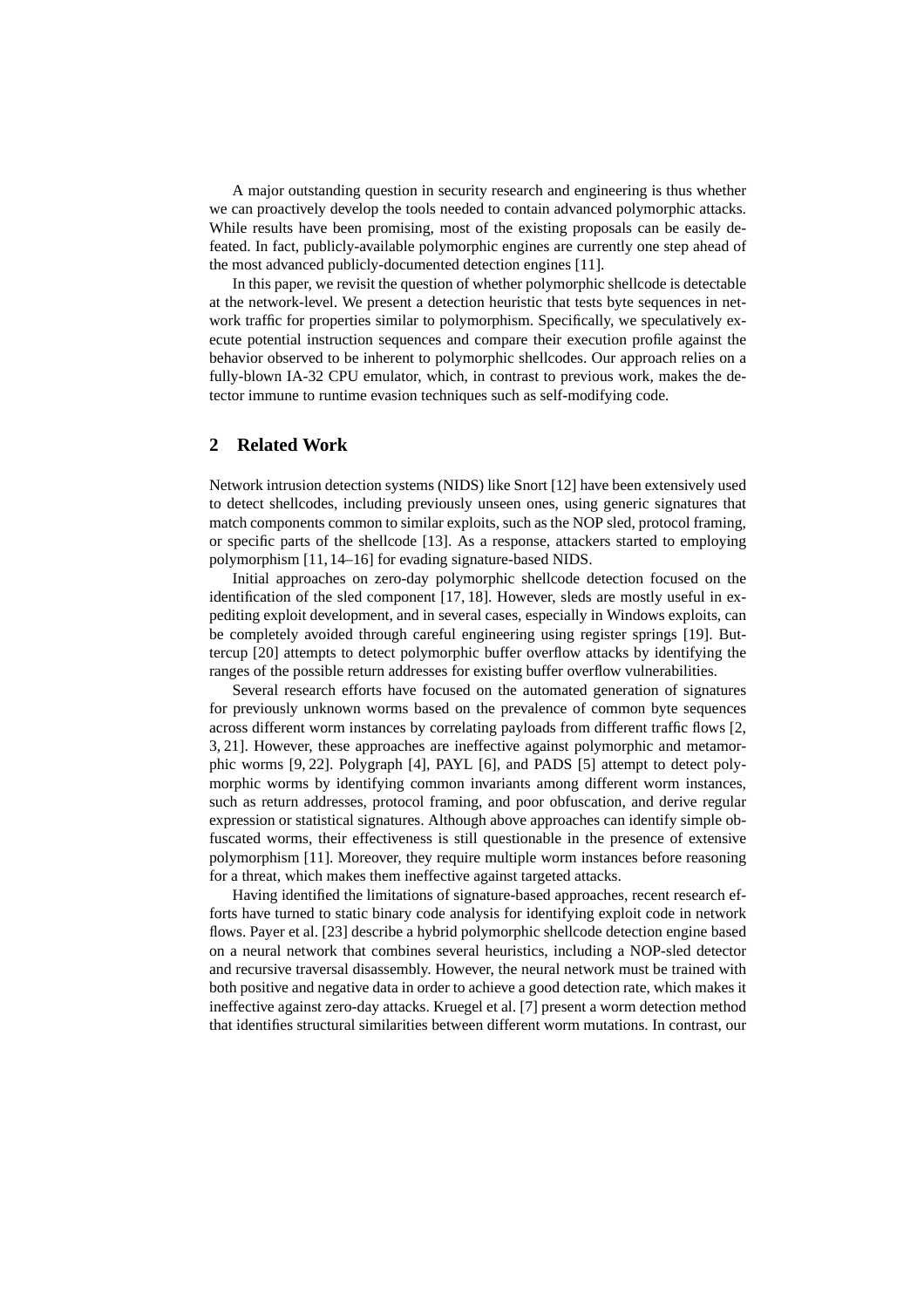approach can detect targeted polymorphic code-injection attacks from the first attack instance. Styx [8] differentiates between benign data and program-like exploit code in network streams by looking for meaningful data and control flow, and blocks identified attacks using automatically generated signatures. A fundamental limitation of such static analysis based approaches is that an attacker can evade them using obfuscations such as self-modifying code, as we discuss in the following section.

# **3 Static Analysis Resistant Polymorphic Shellcode**

Several research efforts have been based on static binary code analysis for the detection of previously unknown polymorphic code injection attacks at the network level [7,8,17, 18,23]. These approaches treat the input network stream as potential machine code and analyze it for signs of malicious behavior. Some methods rely solely to disassembly for identifying long instruction chains that may denote the existence of a NOP sled [17,18] or shellcode [23], while others derive further control flow information that is used for the discrimination between shellcode and benign data [7, 8].

However, after the flow of control reaches the shellcode, the attacker has complete freedom to structure it in a complex way that can thwart attempts to statically analyze it. In this section, we discuss ways in which polymorphic code can be obfuscated for evading network-level detection methods based on static binary code analysis.

Note that the techniques presented here are rather trivial, compared to elaborate obfuscation methods [24–26], but enough to illustrate the limitations of detection methods based on static analysis. Advanced techniques for complicating static analysis have also been extensively used for tamper-resistant software and for preventing the reverse engineering of executables, as a defense against software piracy [27–29].

#### **3.1 Thwarting Disassembly**

There are two main disassembly techniques: *linear sweep* and *recursive traversal* [30]. Linear sweep decodes each instruction sequentially until it encounters an invalid opcode or reaches the end of the stream. Since the IA-32 instruction set is very dense, disassembling random data is likely to give long instruction sequences of seemingly legitimate code [31]. The main drawback of linear sweep is that it cannot distinguish between code and data embedded in the instruction stream [32], and thus can be hindered using several well-known anti-disassembly techniques such as interspersing junk data among the shellcode, creating overlapping instructions, and jumping into the middle of instructions [33]. The recursive traversal algorithm overcomes some of these limitations by taking into account the control flow behavior of the program.

Figure 1 shows the disassembly of the decoder part of a shellcode encrypted using the Countdown encryption engine of the Metasploit Framework [34] using linear sweep and recursive traversal. The target of the call instruction at address  $0 \times 0003$  lies at address 0x0007, one byte before the end of the call instruction, i.e., the call instruction jumps to itself. This tricks linear disassembly to interpret the instructions immediately following the call instruction incorrectly. In contrast, recursive traversal follows the branch target and disassembles the overlapping instructions correctly.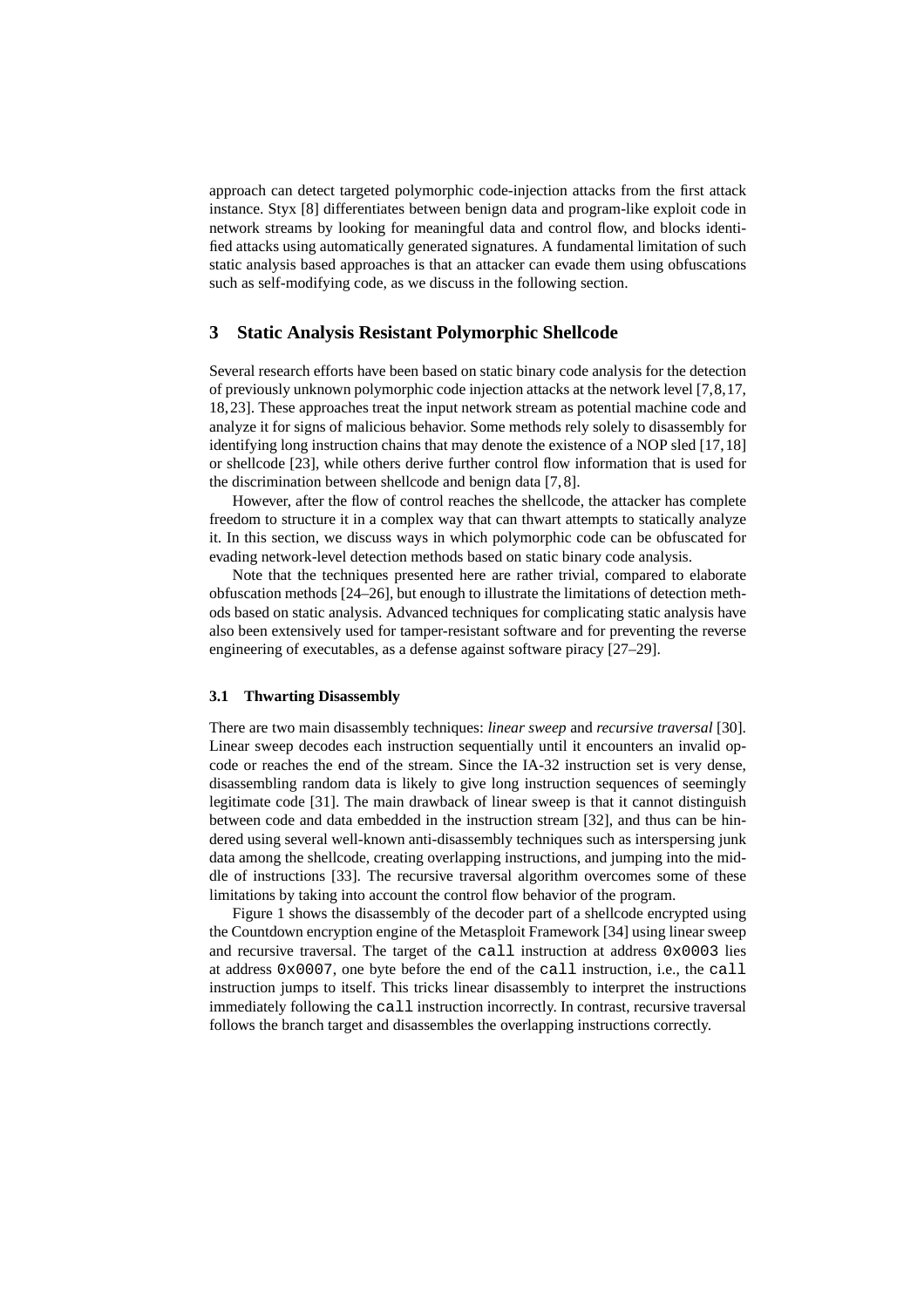| 6A7F                                                       | push 0x7F              | 0000     | 6A7F                               | push 0x7F            |
|------------------------------------------------------------|------------------------|----------|------------------------------------|----------------------|
| 59                                                         | pop ecx                | 0002     | 59                                 | pop ecx              |
| E8FFFFFFFFF                                                | call 0x7               | 0003     | E8FFFFFFFFF                        | $ca11$ $0x7$         |
| <b>C15E304C</b>                                            | $rcr$ [esi+0x30], 0x4C | 0007     | FFC1                               | inc ecx              |
| 0E                                                         | push cs                | 0009     | 5E                                 | pop esi              |
| 07                                                         | pop es                 | 000A     | 304C0E07                           | xor [esi+ecx+0x7],cl |
| E2FA                                                       | loop 0xA               | 000E     | E2FA                               | loop 0xA             |
|                                                            |                        | 0010     |                                    |                      |
| <encrypted payload=""><br/><math>\cdots</math></encrypted> |                        | $\cdots$ | <encrypted payload=""></encrypted> |                      |
|                                                            |                        | 008F     |                                    |                      |
| (a)                                                        |                        |          | (b)                                |                      |
|                                                            |                        |          |                                    |                      |

**Fig. 1.** Disassembly of the decoder produced by the Countdown shellcode encryption engine using (a) linear sweep and (b) recursive traversal.

However, the targets of control transfer instructions are not always identifiable. Indirect branch instructions transfer control to the address contained in a register operand and their destination cannot be statically determined. In such cases, recursive traversal also does not provide an accurate disassembly, and thus, an attacker could use indirect branches extensively to hinder it. Although some advanced static analysis methods can heuristically recover the targets of indirect branches, e.g., when used in jump tables, they are effective only with compiled code and well-structured binaries [30, 32, 35, 36].

#### **3.2 Thwarting Control Flow Graph Extraction**

Once the code has been disassembled, the next step of some approaches is to perform analysis based on the control flow of the code by extracting the Control Flow Graph (CFG). Kruegel et al. [7] use the CFG of several instances of a polymorphic worm to detect structural similarities. Chinchani et al. [8] differentiate between data and exploit code in network streams based on the control flow of the extracted code. However, even if a precise approximation of the CFG can be derived in the presence of indirect jumps, a motivated attacker can still hide the real CFG using *self-modifying* code, which changes itself dynamically at runtime. Although payload encryption is also a form of self-modification, in this section we consider modifications to the decoder code itself, which is the only shellcode part exposed to static binary code analysis.

A very simple example of this technique, also known as "patching," is presented in Fig. 2, which shows a modified version of the Countdown decoder of Fig. 1: an add instruction has been added at address  $0 \times 0000$ A, and  $1 \circ \circ \circ$  has been replaced by add bh, dl. At first sight this code does not look like a polymorphic decryptor, since the flow of control is linear, without any backward jumps that would form a decryption loop. Nevertheless, the code decrypts the ecrypted payload correctly, as shown by the execution trace of Fig. 3. The add  $[esi+0xA]$ ,  $0xE0$  instruction modifies the contents of address  $0 \times 0012$ , which initially contains the instruction add bh,dl. By adding the value  $0 \times E0$  to this memory location, the code at this location is modified and add bh,dl is transformed to loop 0xe. Thus, when the instruction pointer reaches the address  $0 \times 0012$ , the instruction that is actually executed is loop  $0 \times e$ .

Even in this simple form, the above technique is very effective in obfuscating the real CFG of shellcodes. Going one step further, an attacker could implement a polymorphic engine that produces decryptors with arbitrarily fake CFGs, different in each shellcode instance, for evading detection methods based on CFG extraction.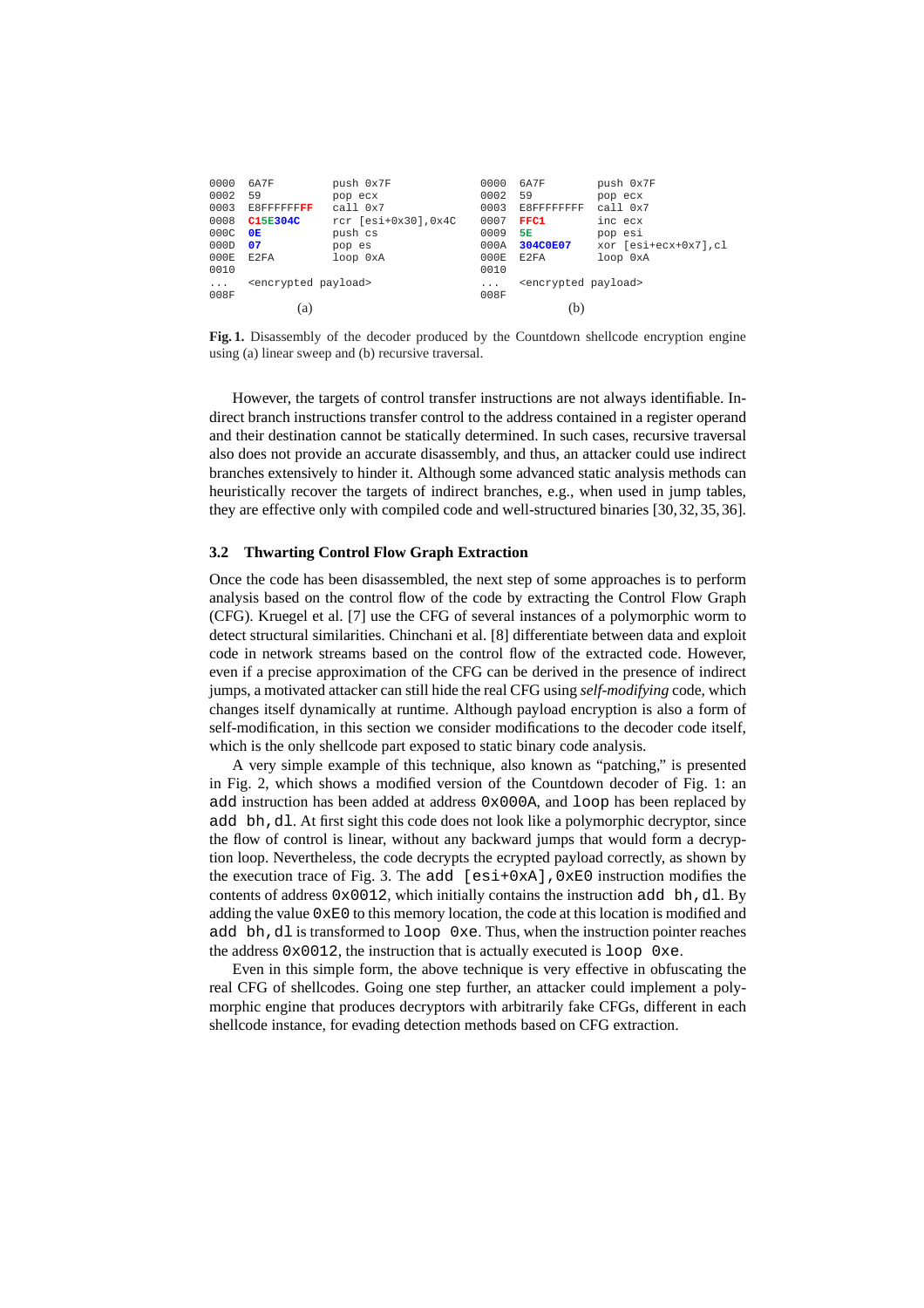| 0000 | <b>6A7F</b>                        | push 0x7F            |
|------|------------------------------------|----------------------|
| 0002 | 59                                 | pop ecx              |
| 0003 | E8FFFFFFFFF                        | cail 0x7             |
| 0007 | FFC1                               | inc ecx              |
| 0009 | 5E                                 | pop esi              |
| 000a | 80460AE0                           | add [esi+0xA],0xE0   |
| 000e | 304C0E0B                           | xor [esi+ecx+0xB].cl |
| 0012 | 02FA                               | add bh.dl            |
| 0014 |                                    |                      |
| .    | <encrypted payload=""></encrypted> |                      |
| 0093 |                                    |                      |

**Fig. 2.** A modified, static analysis resistant version of the Countdown decoder.

| 0000 | 6A7F          | push 0x7F            |                         |
|------|---------------|----------------------|-------------------------|
| 0002 | 59            | pop ecx              | $i$ ecx = $0x7F$        |
| 0003 | E8FFFFFFFFF   | $ca11$ $0x7$         | ;PUSH 0x8               |
| 0007 | FFC1          | inc ecx              | $i$ ecx = $0 \times 80$ |
| 0009 | 5E            | pop esi              | $i$ esi = $0x8$         |
| 000a | 80460AE0      | add [esi+0xA],0xE0   | ;ADD [0012] 0xE0        |
|      | 000e 304C0E0B | xor [esi+ecx+0xB].cl | XOR [0093] 0x80;        |
| 0012 | E2FA          | loop 0xE             | $i$ ecx = $0x7F$        |
| 000e | 304C0E0B      | xor [esi+ecx+0xB].cl | ;XOR [0092] 0x7F        |
| 0012 | E2FA          | loop 0xE             | $i$ ecx = $0x7E$        |
| .    |               |                      |                         |

**Fig. 3.** Execution trace of the modified Countdown decoder.

# **4 Network-level Execution**

Carefully crafted polymorphic shellcode can evade detection methods based on static binary code analysis. Using anti-disassembly techniques, indirect control transfer instructions, and self-modifications, static analysis resistant polymorphic shellcode will not reveal its actual form until it is eventually executed on a real CPU. This observation motivated us to explore whether it is possible to detect such highly obfuscated shellcode by actually *executing* it, using only information available at the network level.

#### **4.1 Approach**

Our goal is to detect network streams that contain polymorphic exploit code by passively monitoring the incoming network traffic. The detector attempts to "execute" each incoming request in a virtual environment as if it was executable code. Besides the NOP sled, the only executable part of polymorphic shellcodes is the decryption routine. Therefore, the detection algorithm focuses on the identification of the decryption process that takes place during the initial execution steps of a polymorphic shellcode.

Being isolated from the vulnerable host, the detector lacks the context in which the injected code would run. Crucial information such as the OS of the host and the process being exploited might not be known in advance. The execution of a polymorphic shellcode can be conceptually split into the execution of two sequential parts: the decryptor and the actual payload. The accurate execution of the payload, which usually includes several advanced operations such as the creation of sockets or files, would require a complete virtual machine environment. In contrast, the decryptor simply performs a certain computation over the memory locations of the encrypted payload. This allows us to simulate the execution of the decryptor using merely a CPU emulator.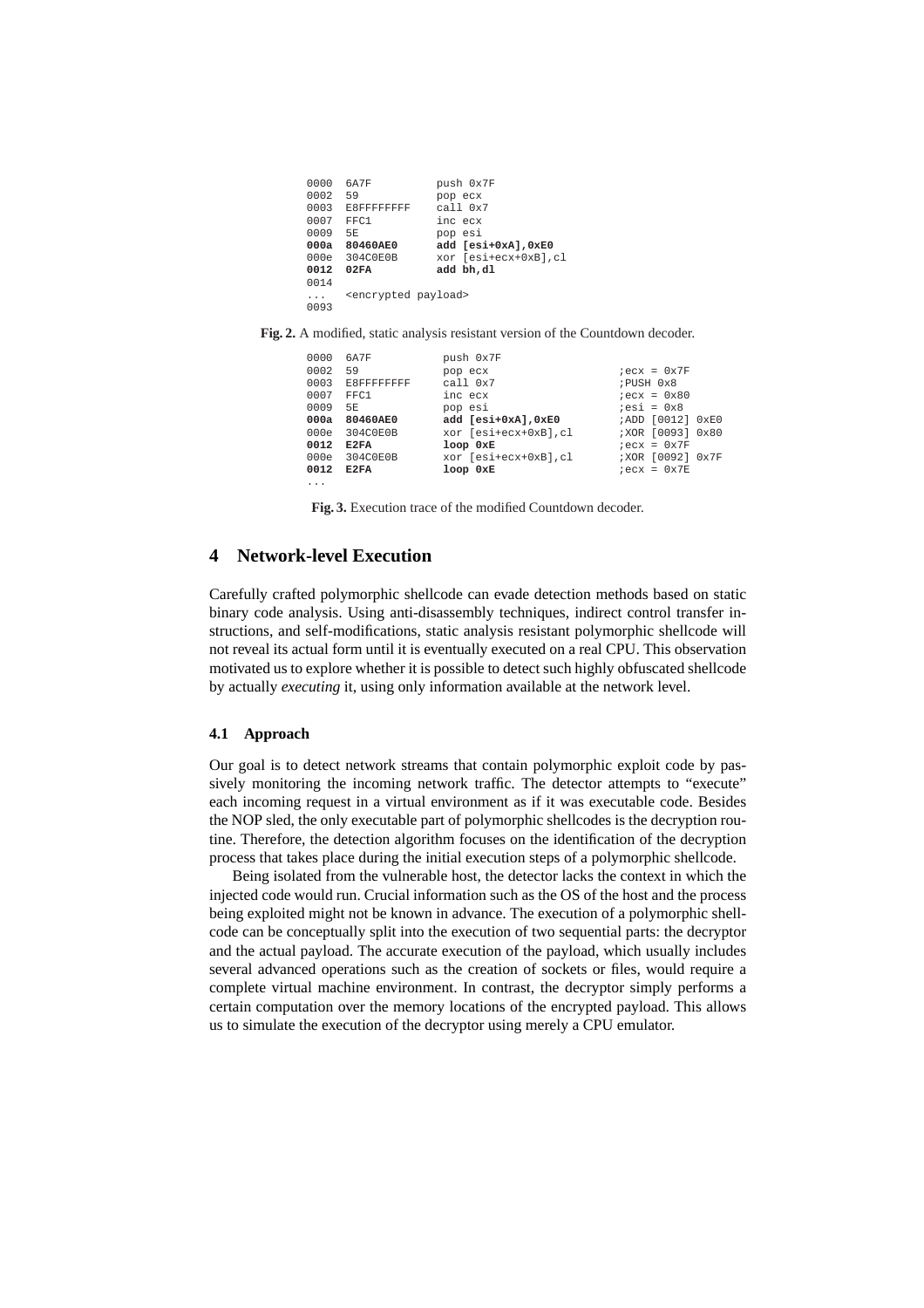Up to this point, the context of the vulnerable process in which the shellcode would be injected is still missing. Specifically, since the emulator has no access to the victim host, it lacks the memory and CPU state of the vulnerable process at the time its flow of control is diverted to the injected code. However, the construction of polymorphic shellcodes conforms to several restrictions that allow us to simulate the execution of the decryptor part even with no further information about the context in which it is destined to run. In the remainder of this section we discuss these restrictions.

**Position-independent code.** In a dynamically changing stack or heap, the exact memory location where the shellcode will be placed is not known in advance. For this reason, any absolute addressing is avoided and reliable shellcode is made completely relocatable, otherwise the exploit becomes fragile [1]. For example, in case of Linux stackbased buffer overflows, the absolute address of the vulnerable buffer varies between systems, even for the same compiled executable, due to the environment variables which are stored in the beginning of the stack. The position-independent nature of shellcode allows us to map it in an arbitrary memory location and start its execution from there.

**GetPC code.** Since the absolute memory address of the injected shellcode cannot be accurately predicted in advance, the decoder needs to find some reference to that memory location in order to decrypt the encrypted payload. During the execution, the program counter (PC, or EIP in the IA-32 architecture) points to the decryptor code, i.e., to the memory region where the decryptor, along with the encrypted payload, has been placed. However, the IA-32 architecture does not provide any EIP-relative memory addressing mode,<sup>3</sup> as opposed to instruction dispatch, so the decryptor has to somehow find the absolute address of the encrypted payload in order to modify it.

The simplest way to derive a pointer to the encrypted payload is to read the program counter using the call instruction. When call is executed, the CPU pushes the return address in the stack and jumps to the first instruction of the called procedure. Thus, the decryptor can compute the address of the encrypted payload by reading the return address from the stack and adding to it the appropriate offset. This technique is used by the decryptor shown in Fig. 1. The encrypted payload begins at addresses 0x0010. Call pushes the address of the instruction immediately following it  $(0x0008)$ , which is then popped to esi. The size of the encrypted payload is computed in ecx, and the effective address computation  $[esi+ecx+0x7]$  in xor corresponds to the last byte of the encrypted payload at address  $0 \times 08$  F. As the name of the engine implies, the decryption is performed backwards, starting from the last encrypted byte.

Finding the absolute memory address of the decryptor is also possible using the fstenv instruction, which saves the current FPU operating environment at the memory location specified by its operand [37]. The stored record includes the instruction pointer of the FPU, thus if a floating point instruction has been executed as part of the decryptor, then fstenv can be used to retrieve its absolute memory address.

A third getPC technique is possible by exploiting the structured exception handling (SEH) mechanism of Windows [38]. However this technique is feasible only with older

<sup>&</sup>lt;sup>3</sup> The IA-64 architecture supports a RIP-relative data addressing mode.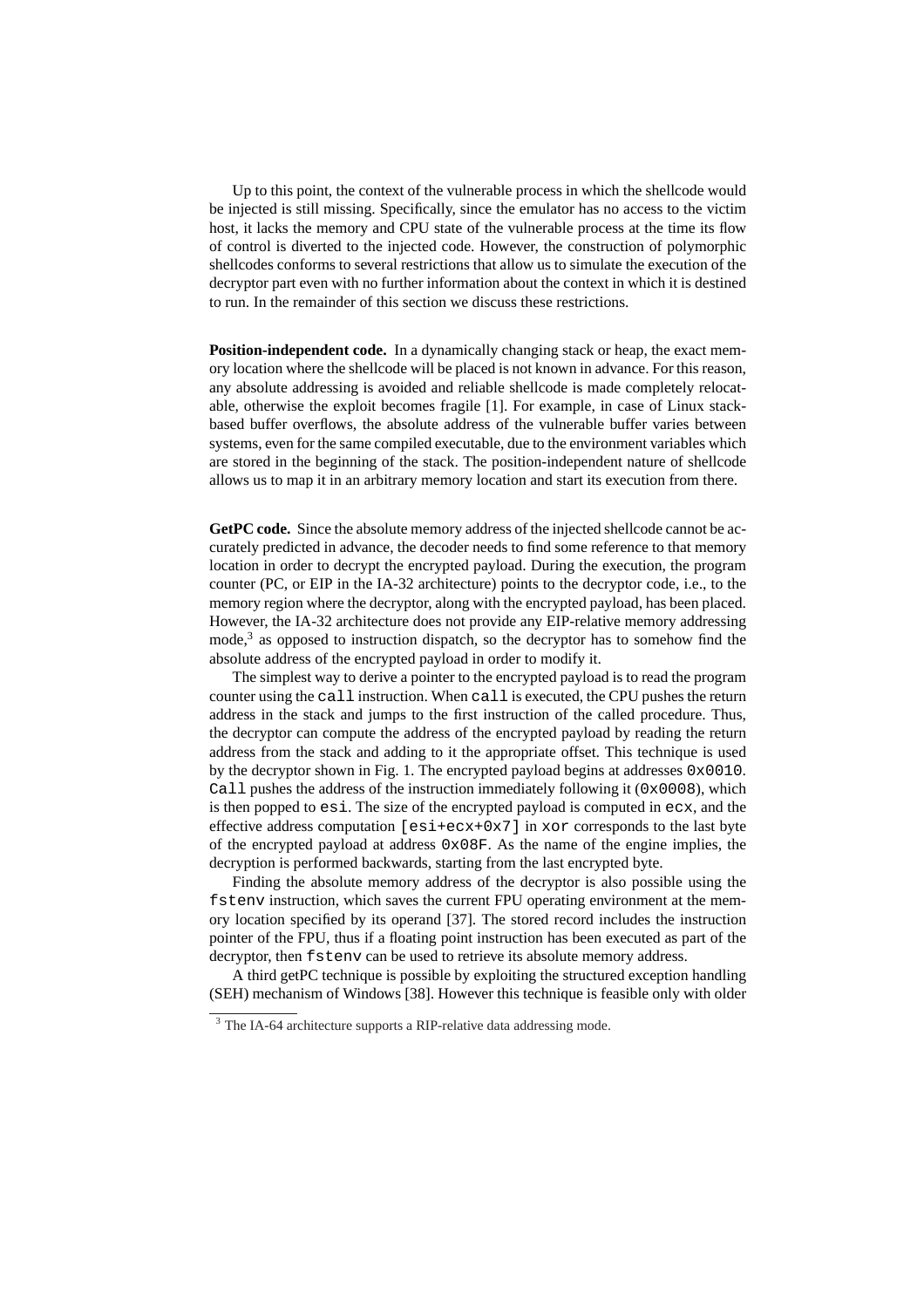versions of Windows, and the introduction of registered SEH in Windows XP and 2003 limits its applicability. From the tested polymorphic shellcode engines (cf. Section 5.2), only Alpha2 [39] supports this type of getPC, although not by default.

**Known operand values.** Polymorphic shellcode engines produce generic decryptor code for a specific hardware platform that runs independently of the OS version of the victim host or the vulnerability being exploited. The decoder is constructed with no assumptions about the state of the process in which it will run, and any registers or memory locations being used are initialized on the fly. For instance, the execution trace of the Countdown decoder in Fig. 3 is always the same, independently of the process in which it has been injected. Indeed, the code is self-contained, which allows us to execute even instructions with non-immediate operands, which otherwise would be unknown, as shown from the comments next to the code. The emulator can correctly initialize the registers, follow stack operations, compute all effective addresses, and even follow self modifications, since every operand eventually becomes known.

Note that, depending on the vulnerability, a skilled attacker may be able to construct a non-self-contained decryptor, which our approach would not be able to fully execute. This can be possible by including in the computations of the decoder values read by known locations of the memory image of the vulnerable process that remain consistent across all vulnerable systems. We further discuss this issue in Section 6.

#### **4.2 Detection Algorithm**

The algorithm takes as input a byte stream and reasons whether it contains polymorphic shellcode by executing it on a CPU emulator as if it was executable code. Due to the dense instruction set and the variable instruction length of the IA-32 architecture, even non-attack streams can be interpreted as valid executable code. However, such random code usually stops running soon, e.g., due to an illegal instruction, while real polymorphic code is being executed until the encrypted payload is fully decrypted. The pseudocode of the algorithm is presented in Fig. 4 with several simplifications for brevity. Each input buffer is mapped to a random location in the virtual address space of the emulator. This is similar to the placement of the attack vector into the input buffer of a vulnerable process. Before each execution attempt, the state of the virtual processor is randomized (line 5). Specifically, the EFLAGS register, which holds the flags for conditional instructions, and all general purpose registers are assigned random values, except esp, which is set to point to the middle of the stack of a supposed process.

**Running the shellcode.** Depending on the vulnerability, the injected code may be located in an arbitrary position within the stream. For example, the first bytes of a TCP stream or a UDP packet payload will probably be occupied by protocol data, depending on the application (e.g., the METHOD field in case of an HTTP request). Since the position of the shellcode is not known in advance, the main routine consists of a loop which repeatedly starts the execution of the supposed code that begins from each and every position of the input buffer (line 3). We call a complete execution starting from position i an *execution chain from* i.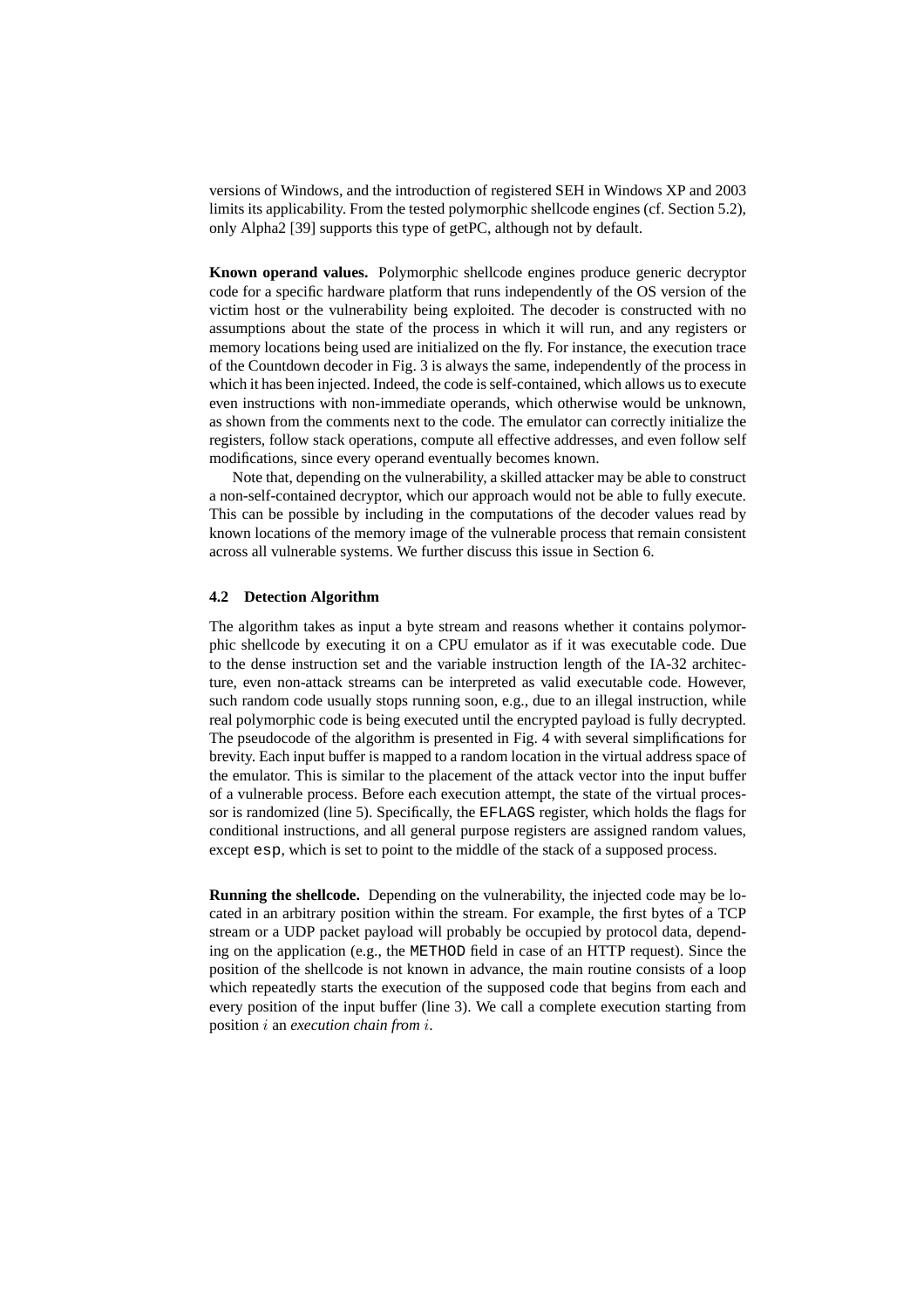|              | $emulate(buf\_start\_addr, but\_len)$ {                      |
|--------------|--------------------------------------------------------------|
| 2            | invalidate translation cache();                              |
| 3            | for (pos=buf start addr; pos<br>sbuf len; ++pos) {           |
| 4            | $PC = posi$                                                  |
| 5            | reset CPU();                                                 |
| 6            | do {                                                         |
|              | /* decode instruction if no entry in translation cache */    |
| 8            | if (translation cache $PC$ ] == $NULL$ )                     |
| $\mathbf{Q}$ | translation_cache[ $PC$ ] = decode_instruction( $buf[PC]$ ); |
| 10           | if (translation cache[PC] == $(ILLEGAL    PRIVILEGED)$       |
| 11           | break;                                                       |
| 12           | execute(translation cache[PC]); /* changes PC */             |
| 13           | if $(\text{vmem} [PC] == INVALID)$                           |
| 14           | break;                                                       |
| 15           |                                                              |
| 16           | while (num exec++ < $XT$ );                                  |
| 17           | if (has_getPC_code && (payload_reads >= PRT)                 |
| 18           | return TRUE;                                                 |
| 19           |                                                              |
| 20           | return FALSE;                                                |
| 21           |                                                              |

**Fig. 4.** Simplified pseudo-code for the detection algorithm.

Note that it is necessary to start the execution from each position  $i$ , instead of starting only from the first byte of the stream and relying on the self-synchronizing property of the IA-32 architecture [7, 8], since we may otherwise miss the execution of a crucial instruction that initializes some register or memory location. For example, going back to the execution trace of Fig. 3, if the execution misses the first instruction push 0xF, e.g., due to a misalignment or an overlapping instruction placed in purpose immediately before push, then the emulator will not execute the decryptor correctly, since the value of the ecx register will be arbitrary. Furthermore, the execution may stop even before reaching the shellcode, e.g., due to an illegal instruction.

For each position pos, the algorithm enters the main loop (line 6), in which a new instruction is fetched, decoded, and executed. Since instruction decoding is an expensive operation, decoded instructions are stored in a translation cache (line 9). If an instruction at a certain position of the buffer is going to be executed again, e.g., as part of a different execution chain of the same input buffer or as part of a loop body in the same execution chain, the instruction is instantly fetched from the translation cache.

**Optimizing performance.** For large input streams, starting a new execution from each and every position incurs a high execution overhead per stream. We have implemented the following optimization in order to mitigate this effect. Since in most cases the injected code is treated by the vulnerable application as a string, any NULL byte in the shellcode will truncate it and render it nonfunctional. We exploit this restriction by taking advantage of the zero bytes found in binary network traffic. Before starting the execution from position  $i$ , a look-ahead scan is performed to find the first zero byte after byte *i*. If a zero byte is found at position j, and  $j - i$  is less than a minimum size S, then the positions from i to j are skipped and the algorithm continues from position  $j + 1$ . We have chosen a rather conservative value for  $S = 50$ , given that most polymorphic shellcodes have a size greater than 100 bytes.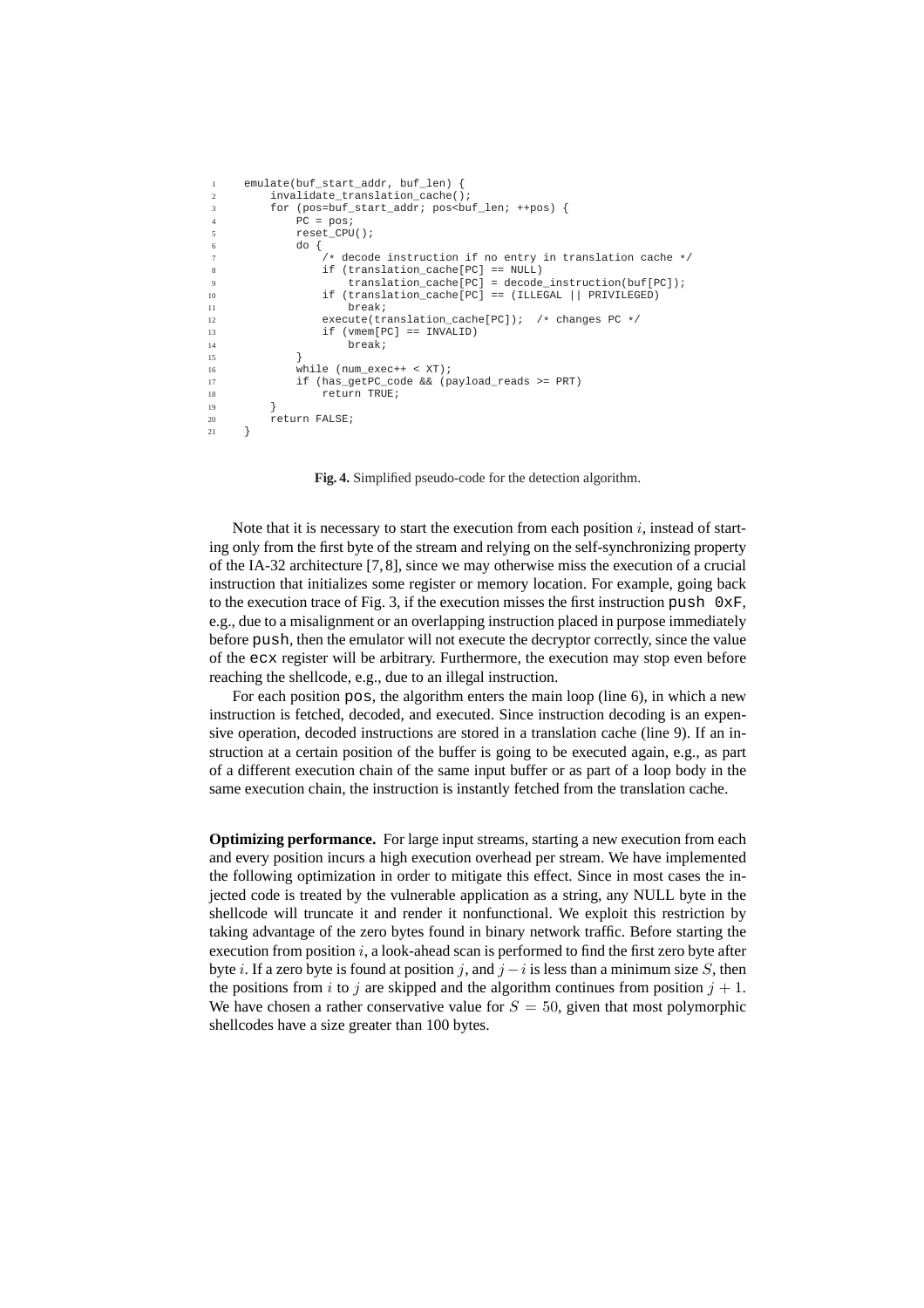In the rare case that a protected application accepts NULL characters as part of the input, this optimization should be turned off. On the other hand, if the application protocol has more restricted bytes, which is quite common [34], extending the above optimization to also consider these bytes would dramatically improve performance.

**Detection heuristic.** Although the execution behavior of random code is undefined, there exists a generic execution pattern inherent to all polymorphic shellcodes that allows us to accurately distinguish polymorphic code injection attacks from benign requests. During decryption, the decoder must read the encrypted payload in order to decrypt it. Hence, the decryption process will result in many memory accesses to the memory region where the input buffer has been mapped to. Since this region is a very small part of the virtual address space, we expect that memory reads from that area would happen rarely during the execution of random code.

Only instructions that have a memory operand can potentially result in a memory read from the input buffer. Given that input streams are mapped to a random memory location and that before each execution the CPU registers, some of which usually take part in the computation of the effective address, are randomized, the probability to encounter a memory read from the input buffer in random code is very low. In contrast, the decryptor will access tens or hundreds of *different* memory locations within the input buffer. This observation led us to initially choose the number of reads from *distinct* memory locations of the input buffer as the detection criterion. We refer to memory reads from distinct locations of the input buffer as *"payload reads."* For a given execution chain, a number of payload reads greater than a certain payload reads threshold (PRT) is an indication of the execution of a polymorphic shellcode.

We expected random code to exhibit a low payload reads frequency, which would allow for a small PRT value, much lower than the typical number of payload reads found in polymorphic shellcodes. However, preliminary experiments with network traces revealed rare cases with execution chains that performed hundreds of payload reads. This was usually due to the accidental formation of a loop with an instruction that happened to read hundreds of different memory locations from the input buffer.

We addressed this issue by defining a more strict criterion. As discussed in Section 4.1, a mandatory operation of every polymorphic shellcode is to find its location in memory using some form of getPC code. This led us to augment the detection criterion as follows: if an execution chain of an input stream executes some form of getPC code, followed by PRT or more payload reads, then the stream is flagged to contain polymorphic shellcode. We discuss in detail this criterion and its effectiveness in terms of false positives in Section 5.1. The experimental evaluation showed that the above heuristic allows for accurate detection of polymorphic shellcode with zero false positives.

Another option for enhancing the heuristic would be to look for *linear* payload reads from a contiguous memory region. However, this heuristic can be tricked by spliting the encrypted payload into nonadjacent parts and decrypting it in a random order [40].

**Ending execution.** An execution chain may end for one of the following reasons: (i) an illegal or privileged instruction is encountered, (ii) the control is transferred to an invalid memory location, (iii) the number of executed instructions has exceeded a threshold.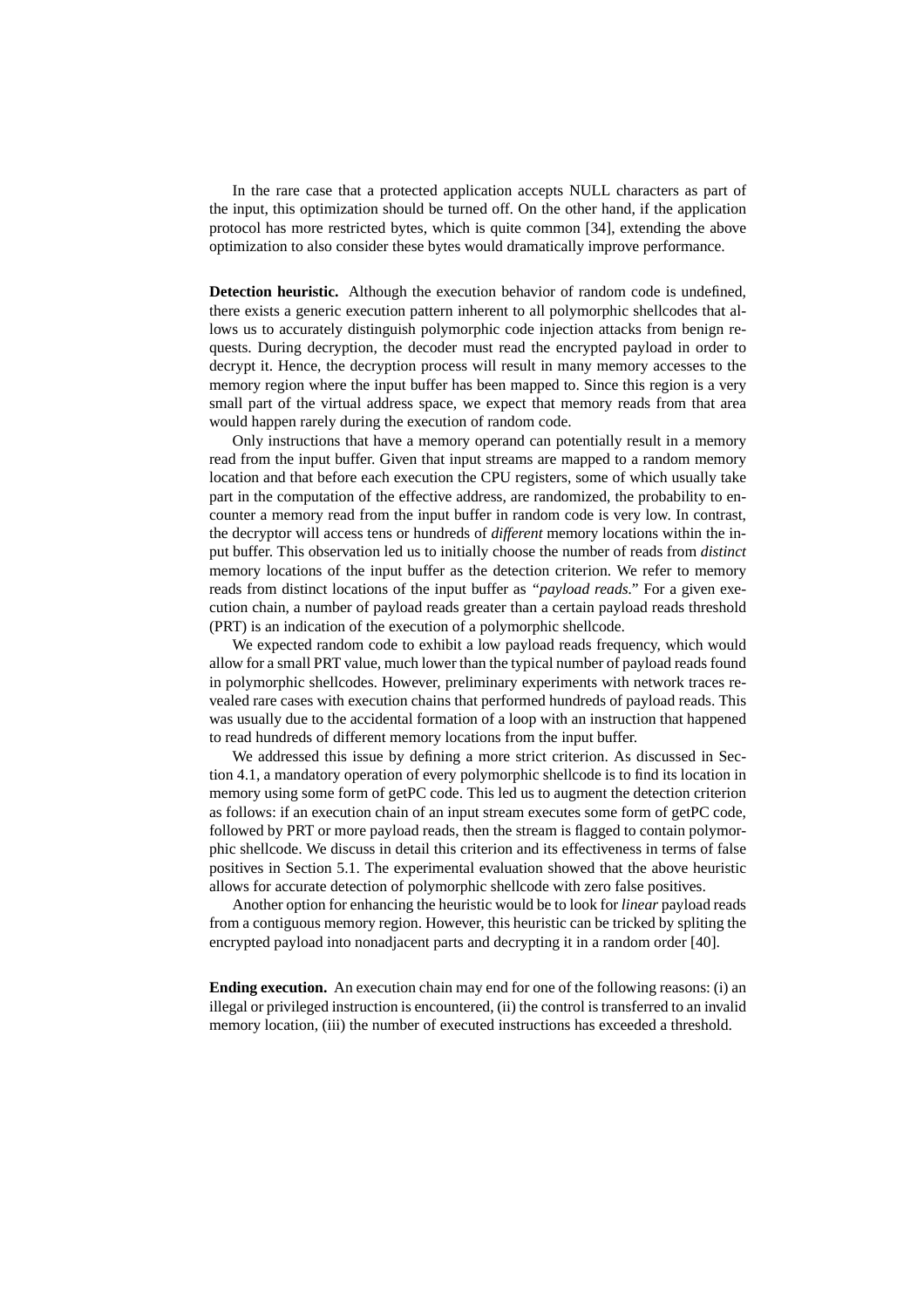*Invalid instruction.* The execution stops if an illegal or privileged instruction is encountered (line 10). Since privileged instructions can be invoked only by the OS kernel, they cannot take part in the execution of shellcode. Although an attacker could intersperse invalid or privileged instructions in the injected code to hinder detection, these should come with corresponding control transfer instructions that will bypass them during execution—otherwise the execution would fail. At the same time, privileged or illegal instructions appear relatively often in random data, helping this way to distinguish between benign requests and attack vectors.

*Invalid memory location.* Normally, during the execution of the decoder, the program counter will point to addresses of the memory region of the input buffer where the injected code resides. However, highly obfuscated code could use the stack for storing some parts, or all of the decrypted code, or even for "producing" useful instructions on the fly, in a way similar to the self-modifications presented in Section 3.2. In fact, since the shellcode is the last piece of code that will be executed as part of the vulnerable process, the attacker has the flexibility to write in *any* memory location mapped in the address space of the vulnerable process [41].

The emulator cannot execute instructions that read unknown memory locations because their contents are not available to the network-level detector. Such instructions are ignored and the execution continues normally. Otherwise, an attacker could trick the emulator by placing NOP-like instructions that read arbitrary data from memory locations known in advance to belong to the address space of the application. However, the emulator keeps track of any memory locations outside of the input buffer that have been written during execution, and marks them as valid memory locations where useful data or code may have been placed. If at any time the program counter points to such an address, the execution continues normally from that location. In contrast, if the PC points to an address outside the input buffer that has not been written during the particular execution, then the execution stops (line 15). In random binary code, this usually happens when the PC reaches the end of the input buffer.

Note that if an attacker knows in advance some memory locations of the vulnerable process that contain code which can be used as part of the shellcode, then the emulator would not be able to fully execute it. We further discuss this issue in Section 6.

*Execution threshold.* There are situations in which the execution of random code might not stop soon, or even not at all, due to large code blocks with no backward branches that are executed linearly, or due to the occurrence of backwards jumps that form "endless" or infinite loops. In such cases, an execution threshold (XT) is necessary to avoid extensive performance degradation or execution hang ups (line 16).

An attacker could exploit this and evade detection by placing a loop before the decryptor which would execute enough instructions to exceed the execution threshold before the code of the actual decryptor is reached. We cannot simply skip such loops since the loop body could perform a crucial computation for the further correct execution of the decoder, e.g., computing the decryption key. Fortunately, endless loops occur with low frequency in normal traffic, as discussed in Section 5.3. Thus, an increase in input requests with execution chains that reach the execution threshold due to a loop might be an indication of a new attack outbreak using the above evasion method.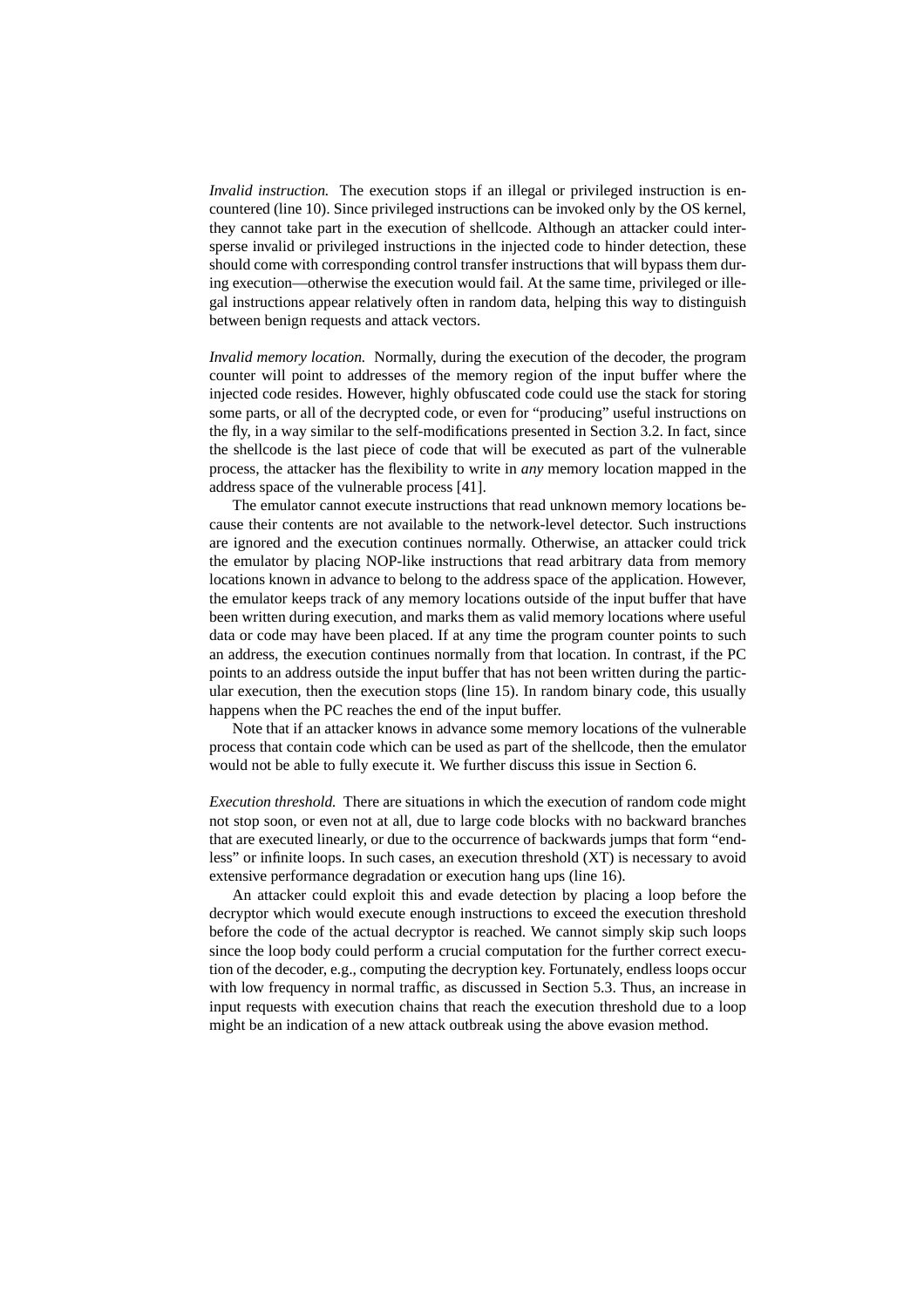| $\cdots$ |                     | .    |             |            |
|----------|---------------------|------|-------------|------------|
| 0A40     | xor ch, 0xc3        | 0F30 | ror ebx.0x9 |            |
| 0A43     | imul dx, [ecx], 0x5 | 0F33 | st.c        |            |
| 0A48     | mov eax, 0xf4       | 0F34 | mov al.0xf4 |            |
| 0A4D     | imp short 0xa40     | 0F36 | jpe 0xf30   | $;$ $PF=1$ |
| .        |                     | .    |             |            |
|          | (a)                 |      | (b)         |            |

**Fig. 5.** Infinite loops in random code due to (a) unconditional and (b) conditional branches.

To further mitigate the effect of endless loops, we have implemented a heuristic for identifying and stopping infinite loops using the dynamic loop detection method proposed by Tubella et al. [42]. The following infinite loop cases are detected: (i) there is an unconditional backward branch from address S to address T, and there is no control transfer instruction in the range [T,S] (the loop body), and (ii) there is a conditional backward branch from address S to address T, and none of the instructions in the range [T,S] is a control transfer instruction or affects the status flag(s) of the EFLAGS register on which the conditional branch depends on. Examples of the two cases are presented in Fig. 5. In example (b), when control reaches the ror instruction, the parity flag (PF) has been set as a result of some previous instruction. Since none of the instructions in the loop body affects the PF, its value will not change until the jump-if-parity instruction is executed, which will jump back to the ror instruction, resulting to an infinite loop.

Clearly, these are very simple cases, and more complex infinite loop structures may arise. Our experiments have shown that, depending on the monitored traffic, above heuristics prune about 3–6% of the execution chains that stop due to the execution threshold. Loops in random code are usually not infinite but are being executed for many iterations until completion. Thus, the runtime overhead of any more elaborate infinite loop detection method will be higher than the overhead of simply running the extra infinite loops that may arise until the execution threshold is reached.

#### **4.3 Implementation**

The detector passively captures network packets using libpcap [43] and reassembles TCP/IP streams using libnids [44]. The input buffer size is set to 64KB, which is enough for typical service requests. Especially for web traffic, HTTP/1.1 pipelined requests are split to separate streams, otherwise an attacker could evade detection by filling the stream with benign requests until exceeding the buffer size. Instruction set simulation has been implemented interpretively with a typical fetch, decode, and execute cycle. Instruction decoding is performed using libdasm [45].

For our prototype, we have implemented a subset of the IA-32 instruction set, including most general-purpose instructions, but no FPU, MMX, SSE, or SSE2 instructions, except fstenv/fnstenv, fsave/fnsave, and rdtsc. However, *all* instructions are fully decoded, and if an unimplemented instruction is encountered, the emulator proceeds normally to the next instruction. The implemented subset suffices for the complete execution of all tested shellcodes (cf. Section 5.2). Even the highly obfuscated shellcodes generated by the TAPiON engine [11], which intersperses FPU instructions among the decoder code, are executed correctly, since any FPU instructions are used as NOPs and do not take part in the useful computations of the decoder.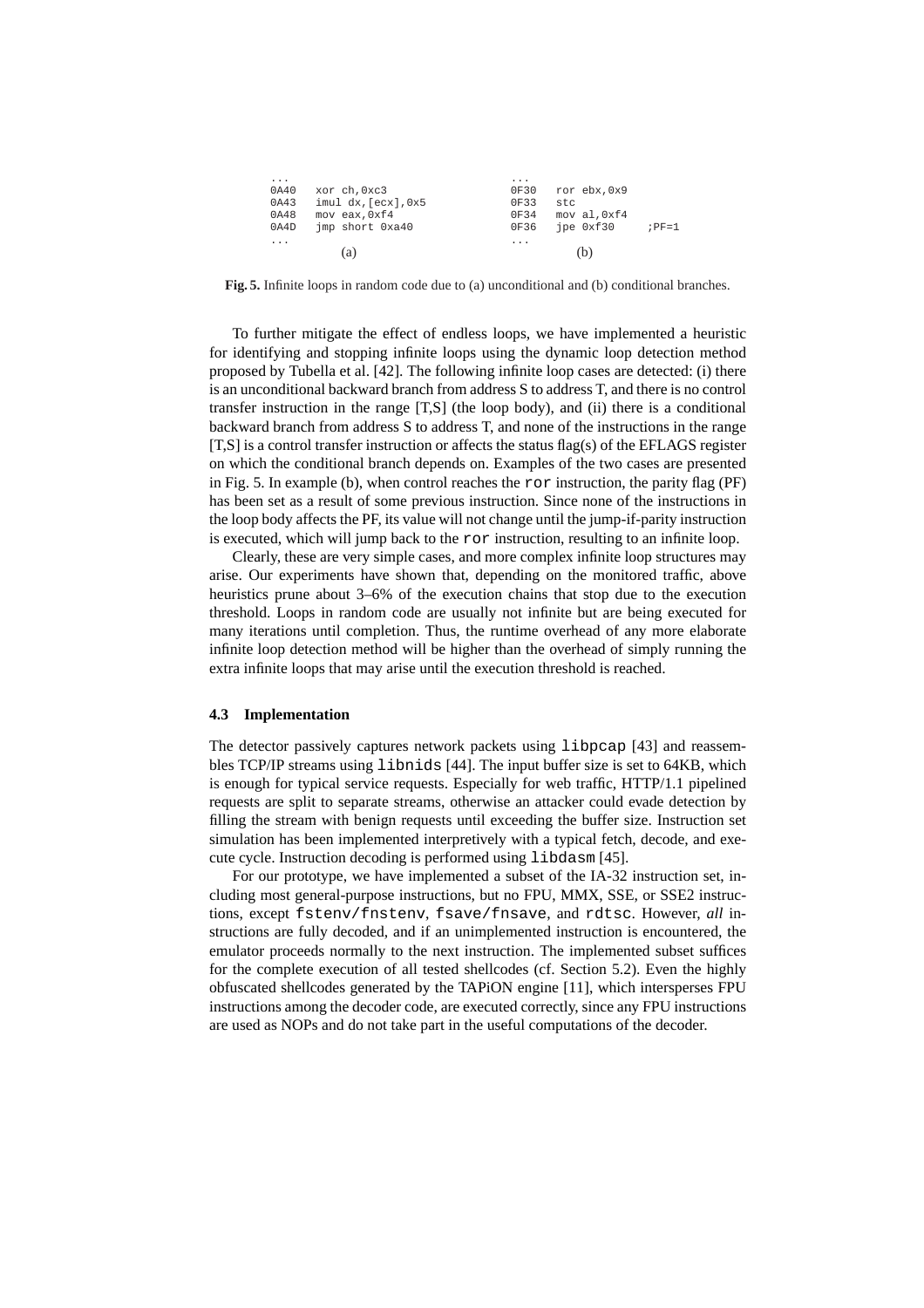| <b>Service</b> | <b>Port Number</b> | <b>Number of streams</b> | <b>Total size</b> |
|----------------|--------------------|--------------------------|-------------------|
| www            | 80                 | 1759950                  | $1.72 \text{ GB}$ |
| <b>NetBIOS</b> | $137 - 139$        | 246888                   | 311 MB            |
| microsoft-ds   | 445                | 663064                   | 912 MB            |

**Table 1.** Characteristics of client-to-server network traffic traces.

# **5 Experimental Evaluation**

In this section we evaluate the performance of the proposed approach using our prototype implementation. In all experiments, the detector was running on a PC equipped with a 2.53 GHz Pentium 4 processor and 1 GB RAM, running Debian Linux (kernel v2.6.7). For trace-driven experiments, we used full packet traces of traffic from ports related to the most exploited vulnerabilities, captured at ICS-FORTH and the University of Crete. Trace details are summarized in Table 1. Since remote code-injection attacks are performed using a specially crafted request to a vulnerable service, we keep only the client-to-server traffic of network flows. For large incoming TCP streams, e.g., due to a file upload, we keep only the first 64KB. Note that these traces represent a significantly smaller portion of the total traffic that passed by through the monitored links during the monitoring period, since we keep only the client-initiated traffic.

#### **5.1 Tuning the Detection Heuristic**

We first assess the possibility of incorrectly detecting benign requests as polymorphic shellcode. As discussed in Section 4.2, the detection criterion requires the execution of some form of getPC code, followed by a number of payload reads that exceed a certain threshold. Our initial implementation of this heuristic was the following: if an execution chain contains a call, fstenv, or fsave instruction, followed by PRT or more payload reads, then it belongs to a polymorphic shellcode. The existence of one of the four call, two fstenv, or two fsave instructions of the IA-32 instruction set serves as an indication of the potential execution of getPC code.

We evaluated this heuristic using the traces presented in Table 1 as input to the detection algorithm. Only 13 streams were found to contain an execution chain with a call or fstenv instruction followed by payload reads, and all of them had non-ASCII content. In the worst case, there were five payload reads, allowing for a minimum value for  $PRT = 6$ . However, since the false positive rate is a crucial factor for the applicability of our detection method, we further explored the quality of the detection heuristic using a significantly larger data set.

We generated two million streams of varying sizes uniformly distributed between 512 bytes and 64 KB with random binary content. From our experience, binary data is much more likely to give false positives than ASCII only data. The total size of the data set was 61 GB. The results of the evaluation are presented in Table 2, under the column "Initial Heuristic." From the two million streams, 556 had an execution chain that contained a getPC instruction followed by payload reads. There were 44 streams with tens of payload reads and 37 streams with more than 100 payload reads, reaching 416 in the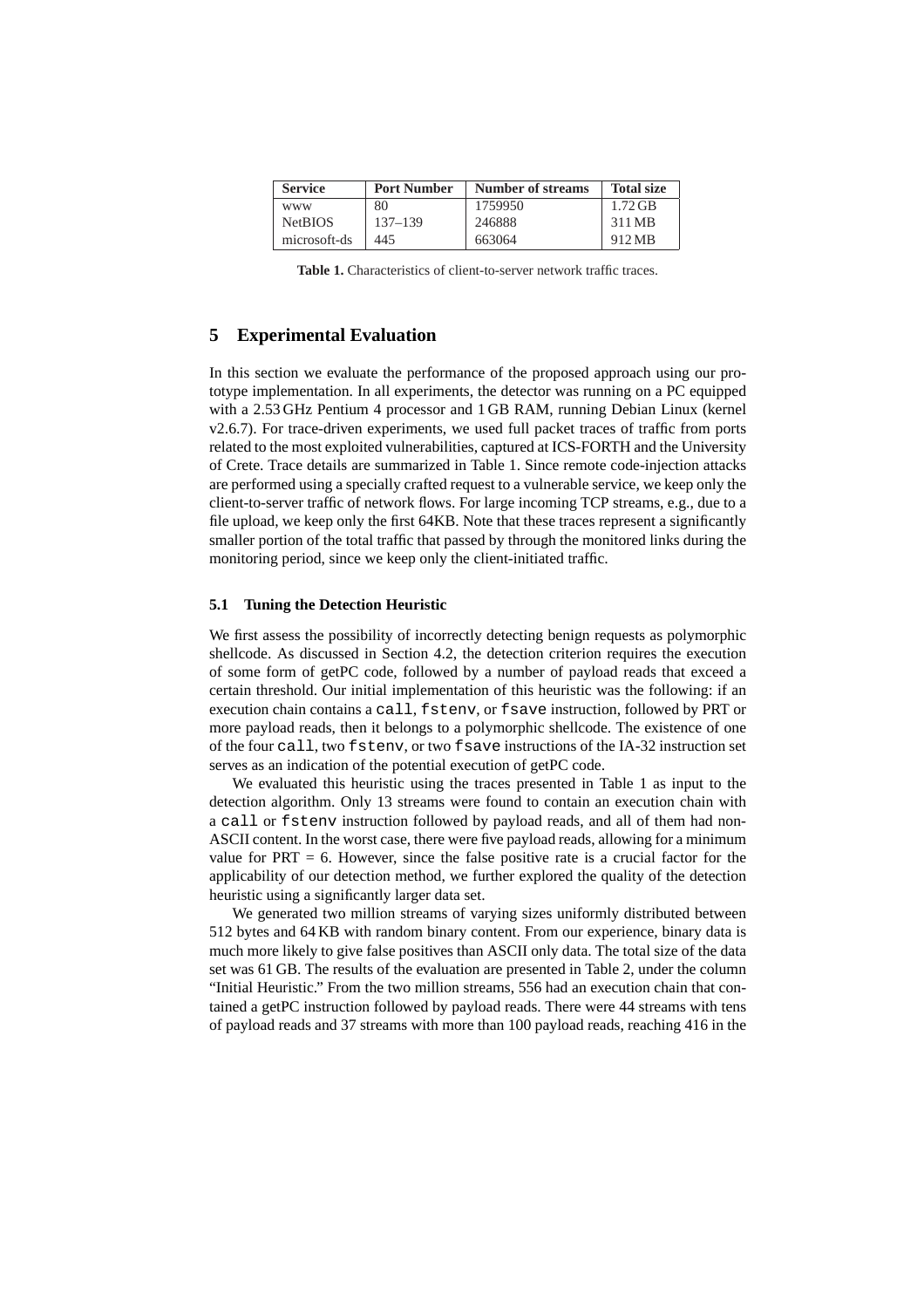| Payload        | <b>Streams</b>           |               |                           |               |
|----------------|--------------------------|---------------|---------------------------|---------------|
| <b>Reads</b>   | <b>Initial Heuristic</b> |               | <b>Improved Heuristic</b> |               |
|                | #                        | $\frac{0}{0}$ | #                         | $\frac{0}{0}$ |
|                | 409                      | 0.02045       | 22                        | 0.00110       |
| $\mathfrak{D}$ | 39                       | 0.00195       | 5                         | 0.00025       |
| 3              | 10                       | 0.00050       | 3                         | 0.00015       |
|                | 9                        | 0.00045       |                           | 0.00005       |
| 5              | 3                        | 0.00015       |                           | 0.00005       |
| 6              | 5                        | 0.00025       |                           | 0.00005       |
| $7 - 100$      | 44                       | 0.00220       |                           |               |
| $100 - 416$    | 37                       | 0.00185       |                           |               |

Table 2. Streams that matched the detection heuristic with a given number of payload reads.

most extreme case. As we show in Section 5.2, there are polymorphic shellcodes that execute as few as 32 payload reads. As a result, PRT cannot be set to a value greater than 32 since it would otherwise miss some polymorphic shellcodes. Thus, the above heuristic incorrectly identifies these cases as polymorphic shellcodes.

Although only the 0.00405 % of the total streams resulted to a false positive, we can devise an even more strict criterion to further lower the false positive rate. Payload reads occur in random code whenever the memory operand of an instruction *accidentally* refers to a location within the input buffer. In contrast, the decoder of a polymorphic shellcode explicitly refers to the memory region of the encrypted payload based on the value of the instruction pointer that is pushed in the stack by a call instruction, or stored in the memory location specified in an fstenv instruction. Thus, after the execution of such an instruction, the next mandatory step of a getPC code is to read the instruction pointer from the memory location where it was stored. This led us to further enhance the detection criterion as follows: *if an execution chain contains a* call*,* fstenv*, or* fsave *instruction, followed by a read from the memory location where the instruction pointer was stored as a result of one of the above instructions, followed by PRT or more payload reads, then it belongs to a polymorphic shellcode.*

Using the same data set, the enhanced criterion results to significantly fewer matching streams, as shown under the column "Enhanced Heuristic" of Table 2. In the worst case, one stream had an execution chain with a call instruction, an accidental read from the memory location of the stack where the return address was pushed, and six payload reads, which allows for a lower bound for  $PRT = 7$ .

#### **5.2 Validation**

**Polymorphic Shellcode Execution.** We tested the capability of the emulator to correctly execute polymorphic shellcodes using real samples produced by off-the-shelf polymorphic shellcode engines. We generated mutations of an 128 byte shellcode using the Clet [15], ADMmutate [14], and TAPiON [11] polymorphic shellcode engines, and the Alpha2 [39], Countdown, JmpCallAdditive, Pex, PexFnstenvMov, PexFnstenvSub, and ShigataGaNai shellcode encryption engines of the Metasploit Framework [34]. For each engine, we generated 1000 instances of the original shellcode.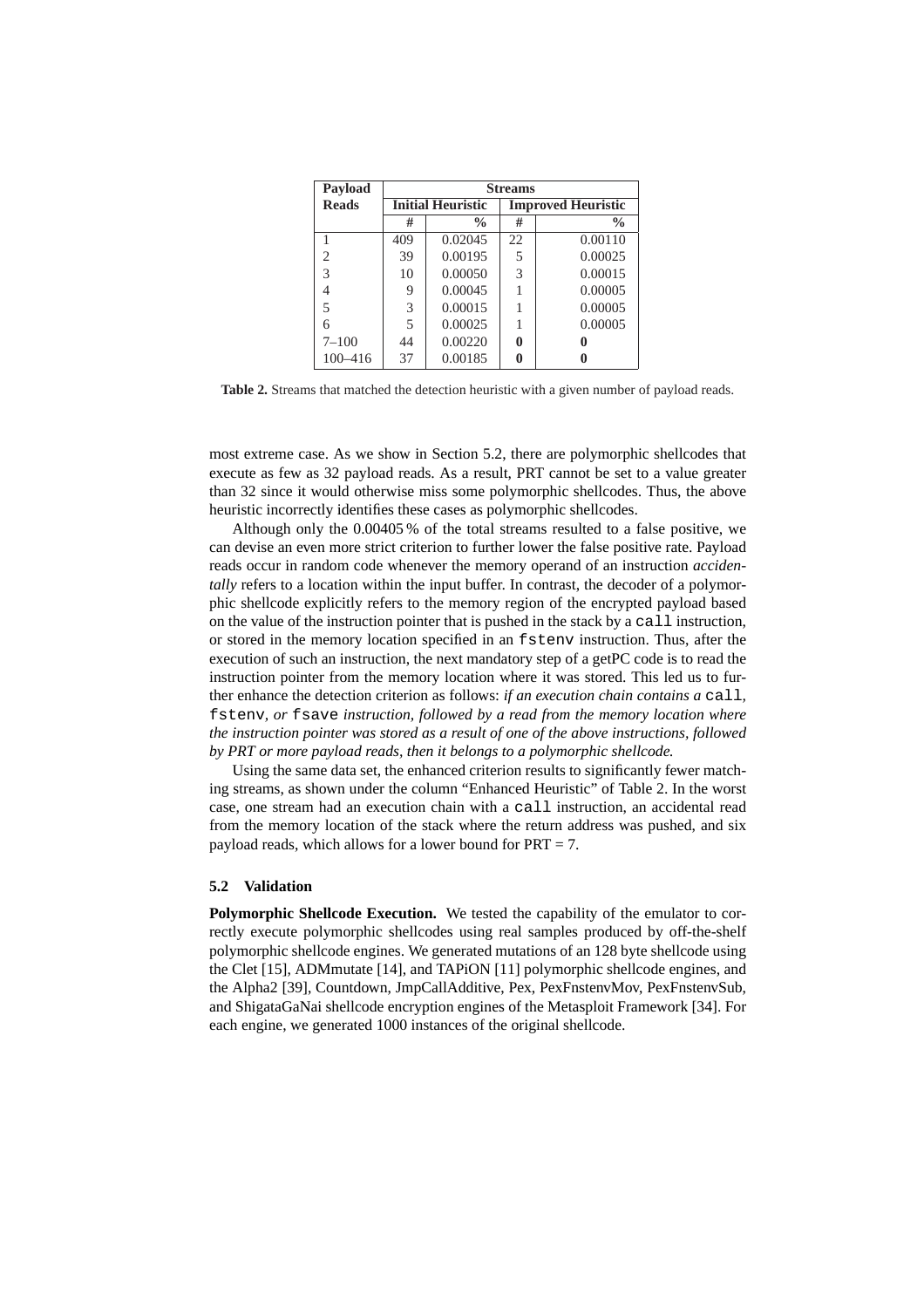

**Fig. 6.** Average number of executed instructions for the complete decryption of the payload.



**Fig. 7.** Average number of payload reads for the complete decryption of the payload.

Figure 6 shows the average number of executed instructions that are required for the complete decryption of the payload for the 1000 samples of each engine. The ends of range bars, where applicable, correspond to the samples with the minimum and maximum number of executed instructions. In all cases, the emulator decrypts the original shellcode correctly. Figure 7 shows the average number of payload reads for the same experiment. For simple encryption engines, the decoder decrypts four bytes at a time, resulting to 32 payload reads. On the other extreme, shellcodes produced by the Alpha2 engine perform more that 500 payload reads. Alpha2 produces alphanumeric shellcode using a considerably smaller subset of the IA-32 instruction set, which forces it to execute much more instructions in order to achieve the same goals.

Given that 128 bytes is a rather small size for a functional payload, these results can be used to derive an indicative upper bound for PRT = 32. Combined with the results of the previous section, this allows for a range of possible values for PRT from 7 to 31. For our experiments we choose for PRT the median value of 19, which allows for even more increased resilience to false positives.

**Detection Effectiveness.** To test the efficacy of our detection method, we launched a series of remote code-injection attacks using the Metasploit Framework [34] against an unpatched Windows XP host running Apache v1.3.22. Attacks were launched from a Linux host using Metasploit's exploits for the following vulnerabilities: Apache win32 chunked encoding [46], Microsoft RPC DCOM MS03-026 [47], Microsoft LSASS MS04-011 [48]. The detector was running on a third host that passively monitored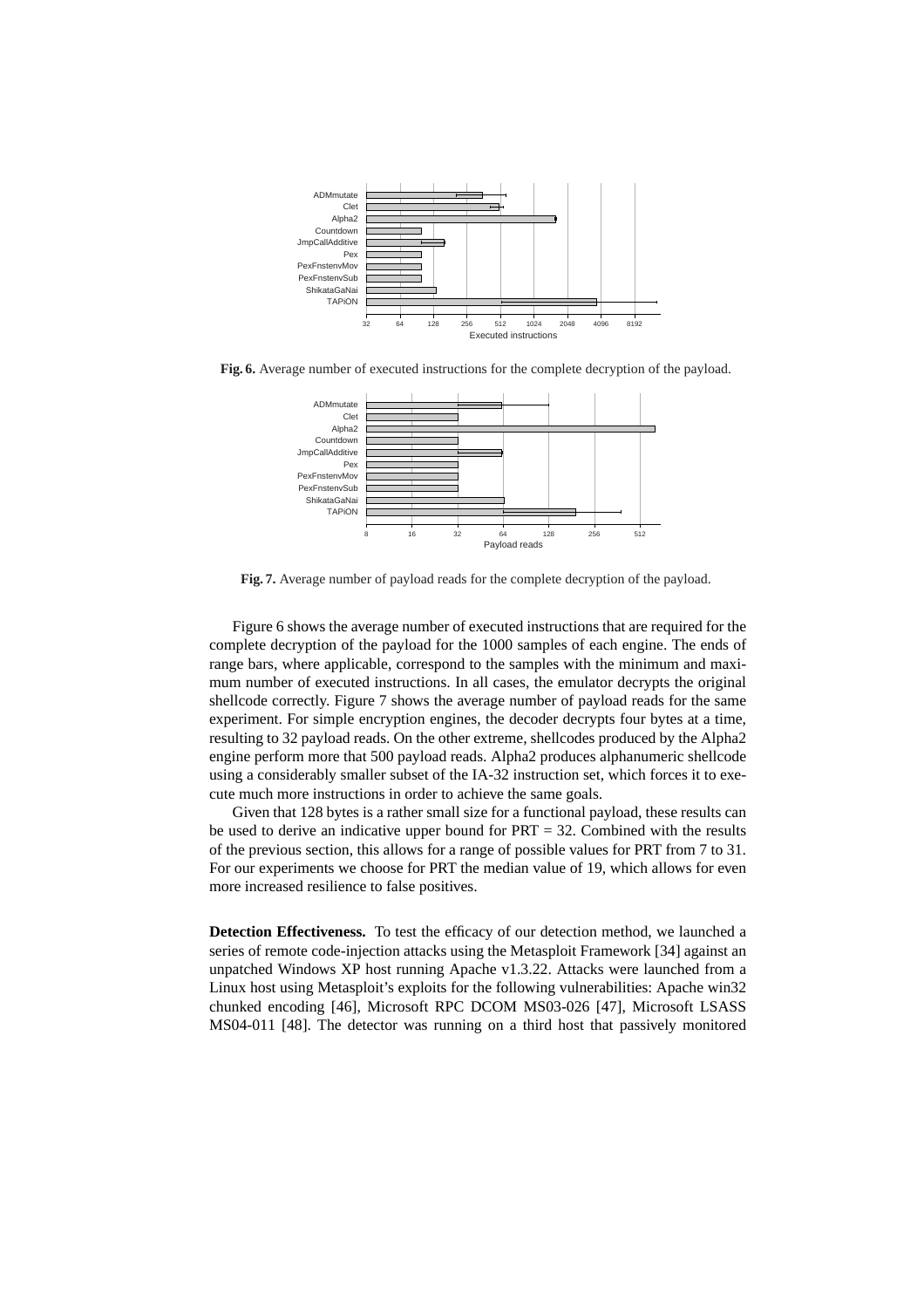

Streams reached threshold (%) Streams reached threshold (%) 14  $\bullet \quad port \quad 139$   $\bullet \quad port \quad 445$ port 445 12 port 80 Ă  $10$ 8 6 4 2 0 256 512 1024 2048 4096 8192 16384 32768 Execution threshold

**Fig. 8.** Processing speed for different execution thresholds.

**Fig. 9.** Percent of streams that reach the execution threshold.

the incoming traffic of the victim host. For the payload we used the win32 reverse shellcode, encrypted with different engines. We tested all combinations of the three exploits with the engines presented in the previous section. All attacks were detected successfully, with zero false negatives.

#### **5.3 Processing Cost**

In this section we evaluate the raw processing speed of our prototype implementation using the network traces presented in Table 1. Although emulation is a CPU-intensive operation, our aim is to show that it is feasible to apply it for network-level polymorphic attack detection. One of the main factors that affects the processing speed of the emulator is the execution threshold XT beyond which an execution chain stops. The larger the XT, the more the processing time spent on streams with long execution chains. As shown in Fig. 8, as XT increases, the throughput decreases, especially for ports 139 and 445. The reason for the linear decrease of the throughput for these ports is that some streams have very long execution chains that always reach the XT, even when it is set to large values. As XT increases, the emulator spends even more cycles on these chains, which decreases the overall throughput.

We further explore this effect in Fig. 9, which shows the percent of streams with an execution chain that reaches a given execution threshold. As XT increases, the number of streams that reach it decreases. This effect occurs only for low XT values due to large code blocks with no branch instructions that are executed linearly. For example, the execution of blocks that have more than 256 but less than 512 valid instructions, reaches a threshold of 256, but completes with a threshold of 512. However, the occurrence probability of such blocks is reversely proportional to their length, due to the illegal or privileged instructions that accidentally occur in random code. Thus, the percent of streams that reach XT stabilizes beyond the value of 2048. After this value, XT is reached solely due to execution chains with endless loops, which usually require a prohibitive number of instructions in order to complete.

In contrast, port 80 traffic behaves differently because the ASCII data that dominate in web requests produce mainly forward jumps, making the occurrence of endless loops extremely rare. Therefore, beyond an XT of 2048, the percent of streams with an execution chain that stops due to the execution threshold is negligible, reaching 0.12%.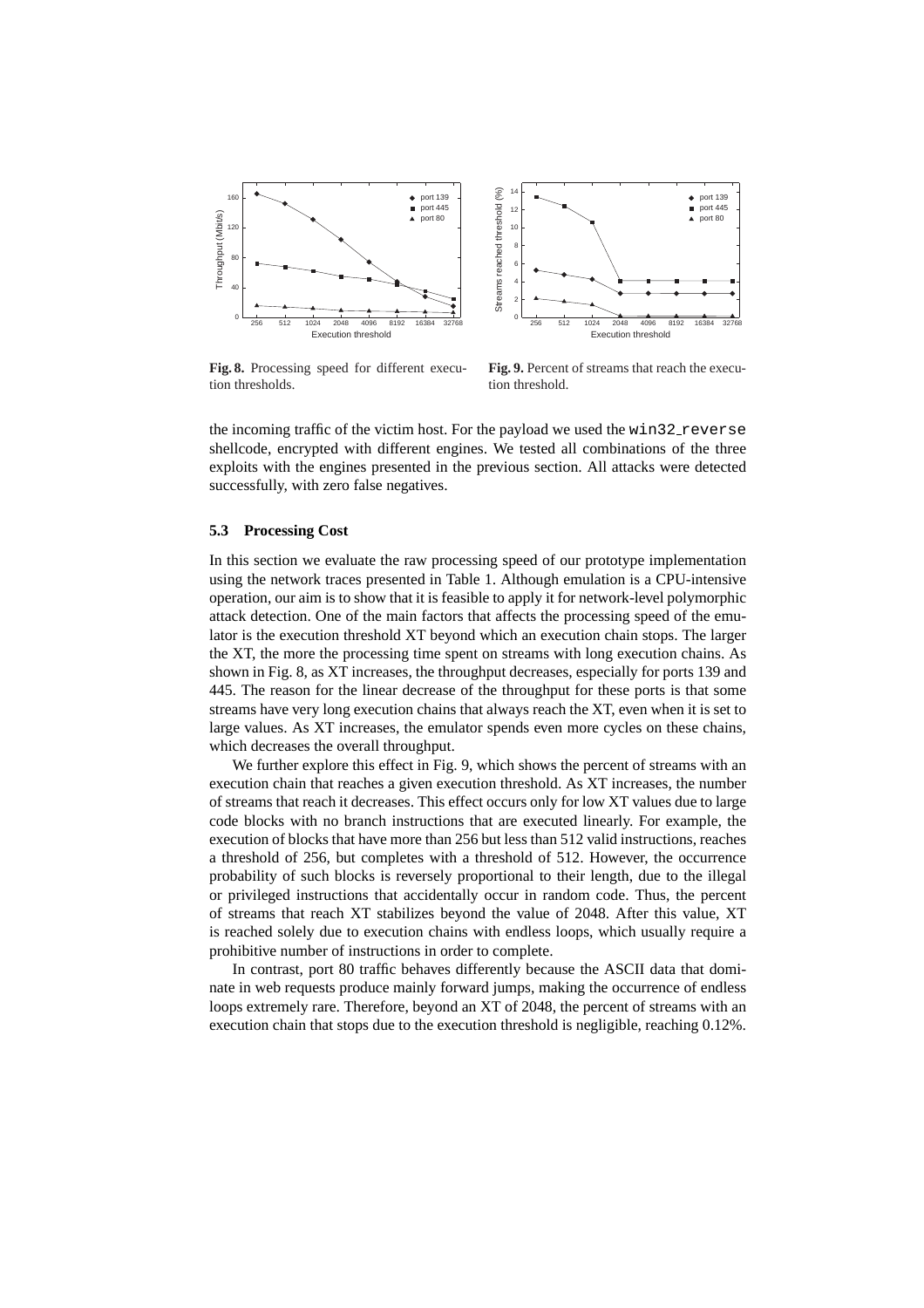

**Fig. 10.** The average number of payload reads of Fig. 7 that a given execution threshold allows to be executed.

However, since ASCII web requests do not contain any null bytes, the zero-delimited chunks optimization does not reduce the number of execution chains per stream, which results to a lower processing speed.

Figures 8 and 9 represent two conflicting tradeoffs related to the execution threshold. Presumably, the higher the processing speed, the better, which leads towards lower XT values. On the other hand, as discussed in Section 4.2, it is desirable to have as few streams with execution chains that reach the XT as possible, i.e., higher XT values that increase the visibility of endless loop attacks. Based on the second requirement, XT values higher than 2048 do not offer any improvement to the percent of streams that reach it, which stabilizes at 2.65% for port 139 and 4.08% for port 445.

At the same time, an XT of 2048 allows for a quite decent processing speed, especially when taking into account that live incoming traffic will usually have relatively lower volume than the monitored link's bandwidth, especially if the protected services are not related to file uploads. We should also stress that our prototype is highly unoptimized. For instance, a threaded code [49] emulator combined with optimizations such as lazy condition code evaluation [50] would result to better performance.

A final issue that we should take into account is to ensure that the execution threshold allows polymorphic shellcodes to perform enough payload reads to reach the payload reads threshold and be successfully detected. As shown in Section 5.2, the complete decryption of some shellcodes requires the execution of even more than 10000 instructions, which is much higher than an XT as low as 2048. However, as shown in Fig. 10, even lower XT values, which give better throughput for binary traffic, allow for the execution of more than enough payload reads. For example, in all cases, the chosen PRT value of 19 is reached by executing only 300 instructions.

# **6 Limitations**

A fundamental limitation of our method is that it detects only polymorphic shellcodes that decrypt their body before executing their actual payload. Plain or completely metamorphic shellcodes that do not perform any self-modifications are not captured by our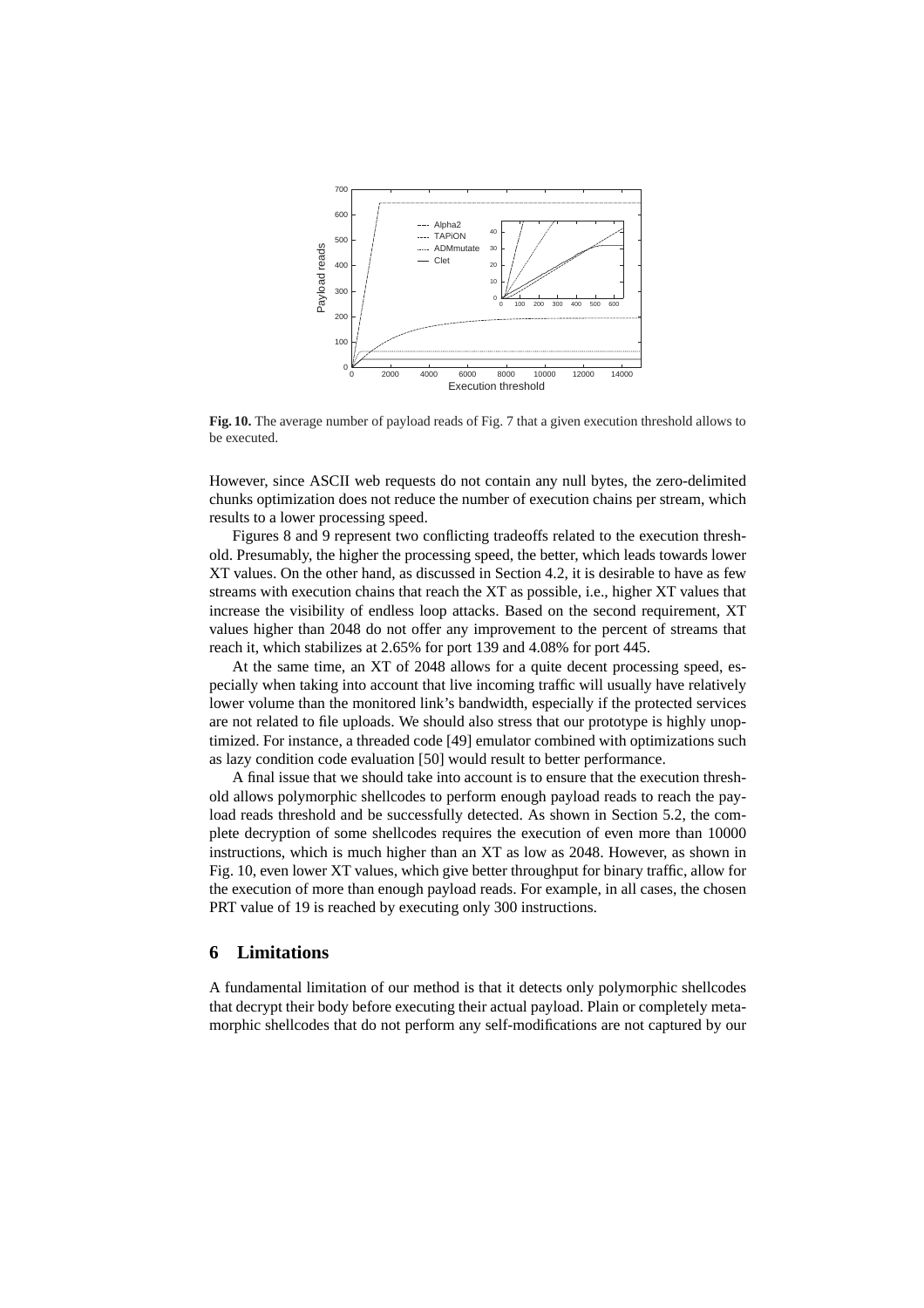detection heuristic. However, we have yet to see a purely metamorphic shellcode engine implementation, while polymorphic engines are becoming more prevalent and complex [11], mainly for two reasons. First, polymorphic shellcode is increasingly used for evading detection. Second, the ever increasing functionality of recent shellcodes makes their construction more complex, while at the same time their code should not contain NULL and, depending on the exploit, other restricted bytes. Thus, it is easier for shellcode authors to avoid such bytes in the code by encoding its body using an off-the-shelf encryption engine, rather than having to handcraft the shellcode [1]. In many cases the latter is non-trivial, since many exploits require the avoidance of many restricted bytes [34], with the most extreme cases requiring purely ASCII shellcode [16, 39].

Our method works only with self-contained shellcode. Although current polymorphic shellcode engines produce self-contained code, a motivated attacker could evade network-level emulation by constructing a shellcode that involves registers or memory locations with a priori known values that remain constant across all vulnerable systems. For example, if it is known in advance that the address  $0 \times 40038E$ F<sub>0</sub> in the vulnerable process' address space contains the instruction ret, then the shellcode can be obfuscated by inserting the instruction call  $0 \times 40038E$ F0 at an arbitrary position in the decoder code. Although this will have no effect to the actual execution of the shellcode, it will hinder the execution by our network-level emulator.

However, the extended use of hardcoded addresses results in more fragile code [1], as they tend to change across different software and OS versions, especially as address space randomization schemes are becoming more prevalent [51]. In our future work, we plan to explore ways to augment the network-level detector with host-level information, such as the invariant parts of the address space of the protected processes, in order to make it more robust to such obfuscations.

Another possible evasion method is the placement of endless loops for reaching the execution threshold before the actual decryptor code runs. Although this is a wellknown problem in the context of virus scanners for years, if attackers start to employ such evasion techniques, our method will still be useful as a first-stage anomaly detector for application-aware NIDS like shadow honeypots [52], given that the appearance of endless loops in random code is rare, as shown in Section 5.3.

Finally, unicode-proof shellcodes [41], which become functional after being transformed according to the unicode encoding, are not executed correctly by our prototype. This is an orthogonal problem that can be addressed by reversing the encoding of the protected service using appropriate filters before the emulation stage.

# **7 Conclusion**

We have considered the problem of detecting polymorphic code injection attacks at the network level. The main question is whether such attacks can be identified purely based on the limited information available through passive network traffic monitoring.

The starting point for our work is the observation that previous proposals that rely on static analysis are insufficient, because they can be bypassed using techniques such as simple self-modifications. In response to this observation, we explore the feasibility of performing more accurate analysis through network level execution of potential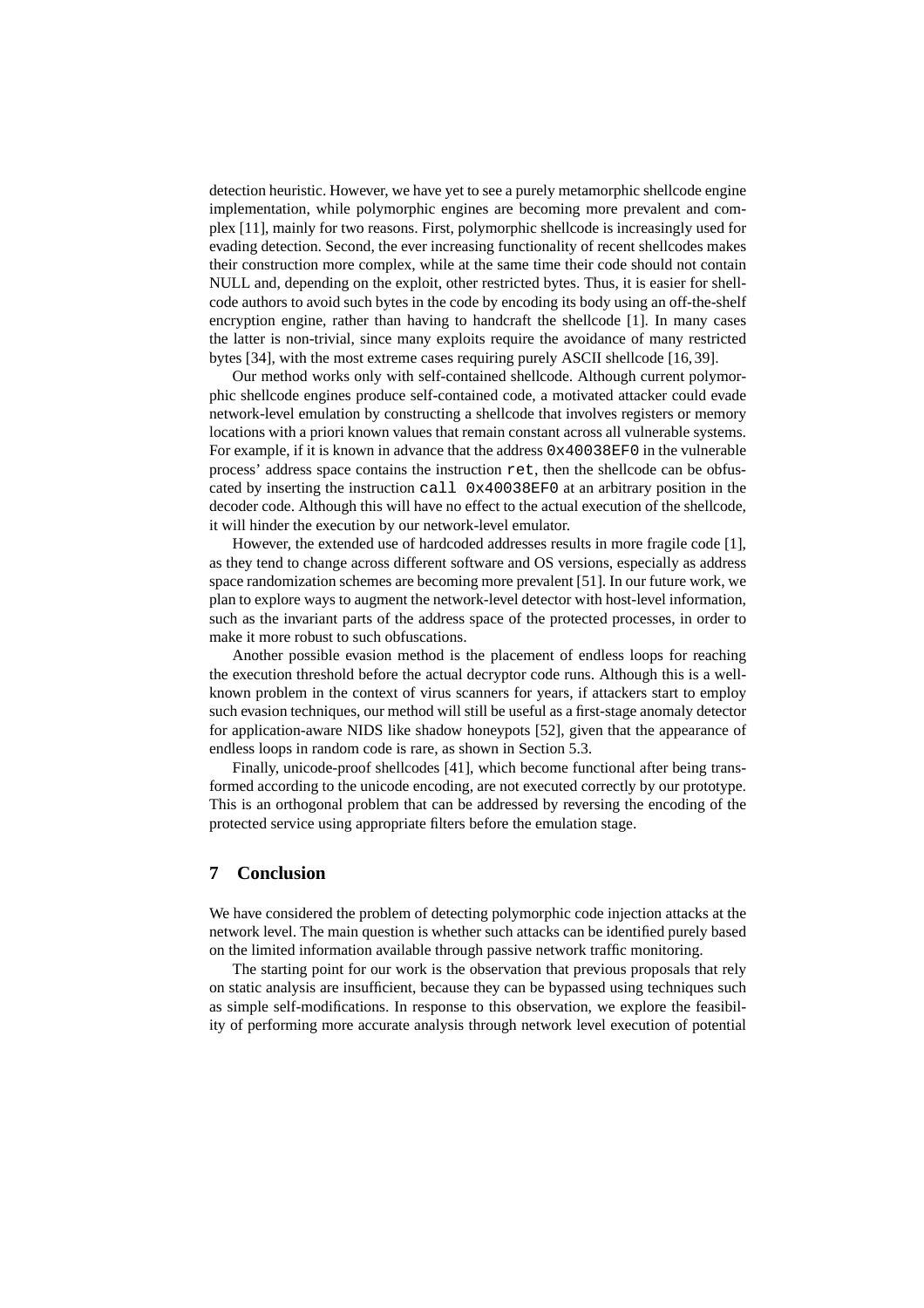shellcodes by employing a fully-blown processor emulator on the NIDS side. We have examined the execution profiles of a large number of shellcodes produced using various generators and identified properties that can distinguish polymorphic shellcodes from normal traffic with reasonable accuracy. Our analysis indicates that our approach can detect all known classes of polymorphic shellcodes, including those that employ certain forms of self-modifications that are not detected by previous proposals. Furthermore, our experiments suggest that the cost of our approach is modest.

However, further analysis on the robustness of our approach also revealed that attackers can succeed in circumventing our techniques if the shellcode is not selfcontained. In particular, the attacker can leverage context not available at the network level for building shellcodes that cannot be unambiguously executed on the network level processor emulator. Detecting such attacks remains an open problem.

One way of tackling this problem is to feed the necessary host-level information to the NIDS, as suggested in [53], but the feasibility of doing so is yet to be proven. A major concern is that, in most cases, bypassing shellcode detection techniques, including our own, has been relatively straightforward, and appears to carry no additional cost or risks for the attacker. Thus, these techniques do not necessarily "raise the bar" for the attacker, while their cost for the defender in terms of the resources that need to be devoted to detection can be significant. At this point, it remains unclear whether accurate network level detection is feasible. Nevertheless, we believe that the work described in this paper brings us one step closer to answering this question.

**Acknowledgments** This work was supported in part by the projects CyberScope, EAR, and Miltiades, funded by the Greek General Secretariat for Research and Technology under contract numbers PENED 03ED440, USA-022, 05NON-EU-109, respectively, and by the FP6 project NoAH funded by the European Union under contract number 011923. Michalis Polychronakis and Evangelos P. Markatos are also with the University of Crete. We would like to thank the anonymous reviewers for their valuable feedback.

### **References**

- [1] sk, "History and advances in windows shellcode," *Phrack*, vol. 11, no. 62, July 2004.
- [2] H.-A. Kim and B. Karp, "Autograph: Toward automated, distributed worm signature detection," in *Proceedings of the 13th USENIX Security Symposium*, 2004, pp. 271–286.
- [3] S. Singh, C. Estan, G. Varghese, and S. Savage, "Automated worm fingerprinting," in *Proceedings of the 6th Symposium on Operating Systems Design & Implementation (OSDI)*, Dec. 2004.
- [4] J. Newsome, B. Karp, and D. Song, "Polygraph: Automatically Generating Signatures for Polymorphic Worms," in *Proceedings of the IEEE Security & Privacy Symposium*, May 2005, pp. 226–241.
- [5] Y. Tang and S. Chen, "Defending against internet worms: a signature-based approach," in *Proceedings of the 24th Annual Joint Conference of IEEE Computer and Communication societies (INFOCOM)*, 2005.
- [6] K. Wang and S. J. Stolfo, "Anomalous Payload-based Network Intrusion Detection," in *Proceedings of the 7th International Symposium on Recent Advanced in Intrusion Detection (RAID)*, September 2004, pp. 201–222.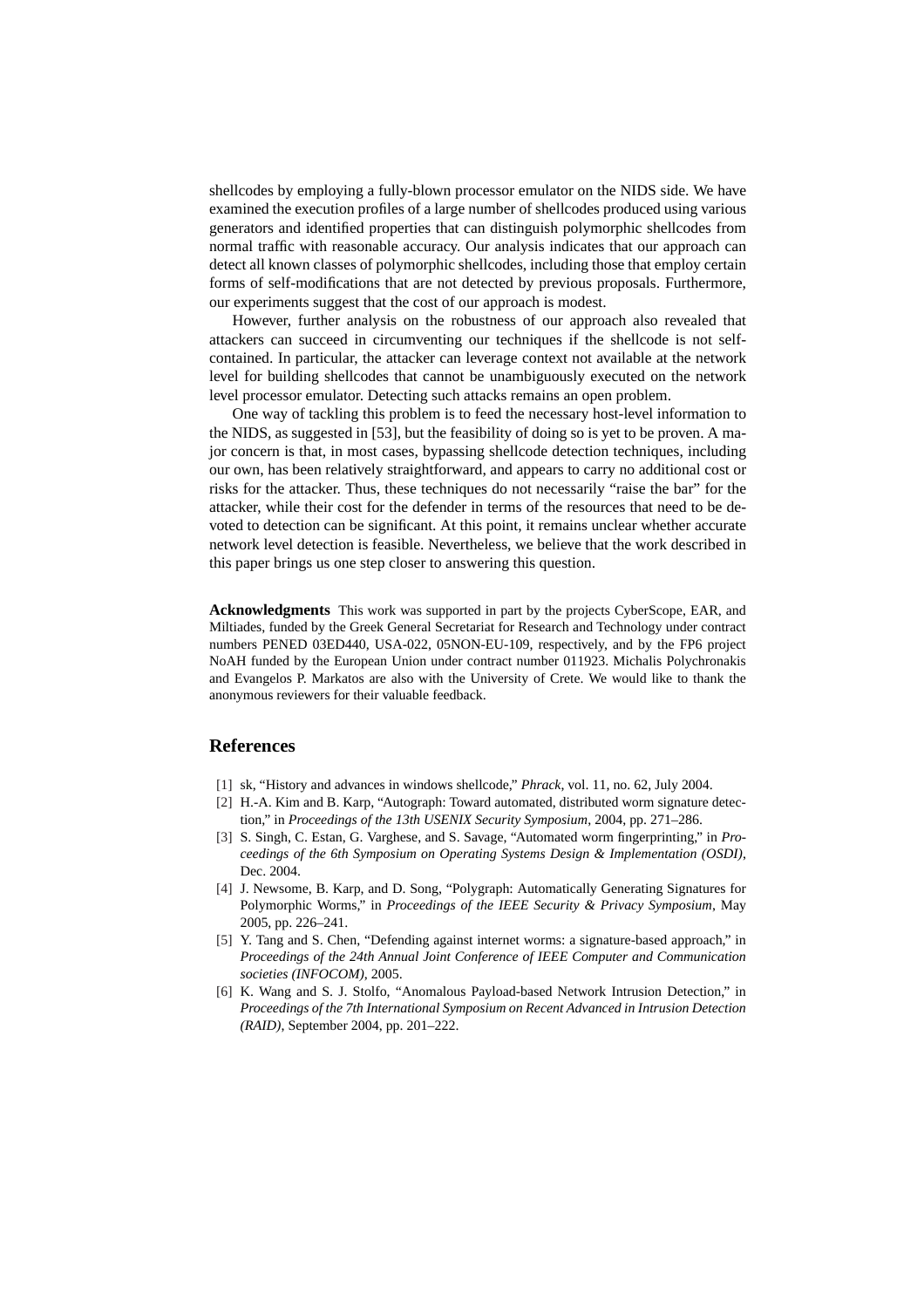- [7] C. Kruegel, E. Kirda, D. Mutz, W. Robertson, and G. Vigna, "Polymorphic worm detection using structural information of executables," in *Proceedings of the International Symposium on Recent Advances in Intrusion Detection (RAID)*, Sept. 2005.
- [8] R. Chinchani and E. V. D. Berg, "A fast static analysis approach to detect exploit code inside network flows," in *Proceedings of the International Symposium on Recent Advances in Intrusion Detection (RAID)*, Sept. 2005.
- [9] P. Ször and P. Ferrie, "Hunting for metamorphic," in Proceedings of the Virus Bulletin Con*ference*, Sept. 2001, pp. 123–144.
- [10] M. Christodorescu and S. Jha, "Static analysis of executables to detect malicious patterns," in *Proceedings of the 12th USENIX Security Symposium (Security'03)*, Aug. 2003.
- [11] P. Bania, "TAPiON," 2005, http://pb.specialised.info/all/tapion/.
- [12] M. Roesch, "Snort: Lightweight intrusion detection for networks," in *Proceedings of USENIX LISA '99*, November 1999, (software available from *http://www.snort.org/*).
- [13] C. Jordan, "Writing detection signatures," *USENIX ;login:*, vol. 30, no. 6, pp. 55–61, December 2005.
- [14] K2, "ADMmutate," 2001, http://www.ktwo.ca/ADMmutate-0.8.4.tar.gz.
- [15] T. Detristan, T. Ulenspiegel, Y. Malcom, and M. Underduk, "Polymorphic shellcode engine using spectrum analysis," *Phrack*, vol. 11, no. 61, Aug. 2003.
- [16] Rix, "Writing ia32 alphanumeric shellcodes," *Phrack*, vol. 11, no. 57, Aug. 2001.
- [17] T. Toth and C. Kruegel, "Accurate Buffer Overflow Detection via Abstract Payload Execution," in *Proceedings of the 5th Symposium on Recent Advances in Intrusion Detection (RAID)*, Oct. 2002.
- [18] P. Akritidis, E. P. Markatos, M. Polychronakis, and K. Anagnostakis, "STRIDE: Polymorphic Sled Detection through Instruction Sequence Analysis," in *Proceedings of the 20th IFIP International Information Security Conference (IFIP/SEC)*, June 2005.
- [19] J. R. Crandall, S. F. Wu, and F. T. Chong, "Experiences Using Minos as a Tool for Capturing and Analyzing Novel Worms for Unknown Vulnerabilities," in *Proceedings of the Conference on Detection of Intrusions and Malware & Vulnerability Assessment (DIMVA)*, July 2005.
- [20] A. Pasupulati, J. Coit, K. Levitt, S. Wu, S. Li, J. Kuo, and K. Fan, "Buttercup: On Networkbased Detection of Polymorphic Buffer Overflow Vulnerabilities," in *Proceedings of the Network Operations and Management Symposium (NOMS)*, April 2004, pp. 235–248.
- [21] C. Kreibich and J. Crowcroft, "Honeycomb creating intrusion detection signatures using honeypots," in *Proceedings of the Second Workshop on Hot Topics in Networks (HotNets-II)*, Nov. 2003.
- [22] O. Kolesnikov, D. Dagon, and W. Lee, "Advanced polymorphic worms: Evading IDS by blending in with normal traffic," College of Computing, Georgia Institute of Technology, Atlanta, GA 30332, 2004, http://www.cc.gatech.edu/<sup>∼</sup>ok/w/ok pw.pdf.
- [23] U. Payer, P. Teufl, and M. Lamberger, "Hybrid engine for polymorphic shellcode detection," in *Proceedings of the Conference on Detection of Intrusions and Malware & Vulnerability Assessment (DIMVA)*, July 2005, pp. 19–31.
- [24] C. Linn and S. Debray, "Obfuscation of executable code to improve resistance to static disassembly," in *Proceedings of the 10th ACM conference on Computer and communications security (CCS)*, 2003, pp. 290–299.
- [25] J. Aycock, R. deGraaf, and M. Jacobson, "Anti-disassembly using cryptographic hash functions," Department of Computer Science, University of Calgary, Tech. Rep. 2005-793-24.
- [26] M. Venable, M. R. Chouchane, M. E. Karim, and A. Lakhotia, "Analyzing memory accesses in obfuscated x86 executables," in *Proceedings of the Conference on Detection of Intrusions and Malware & Vulnerability Assessment (DIMVA)*, 2005.